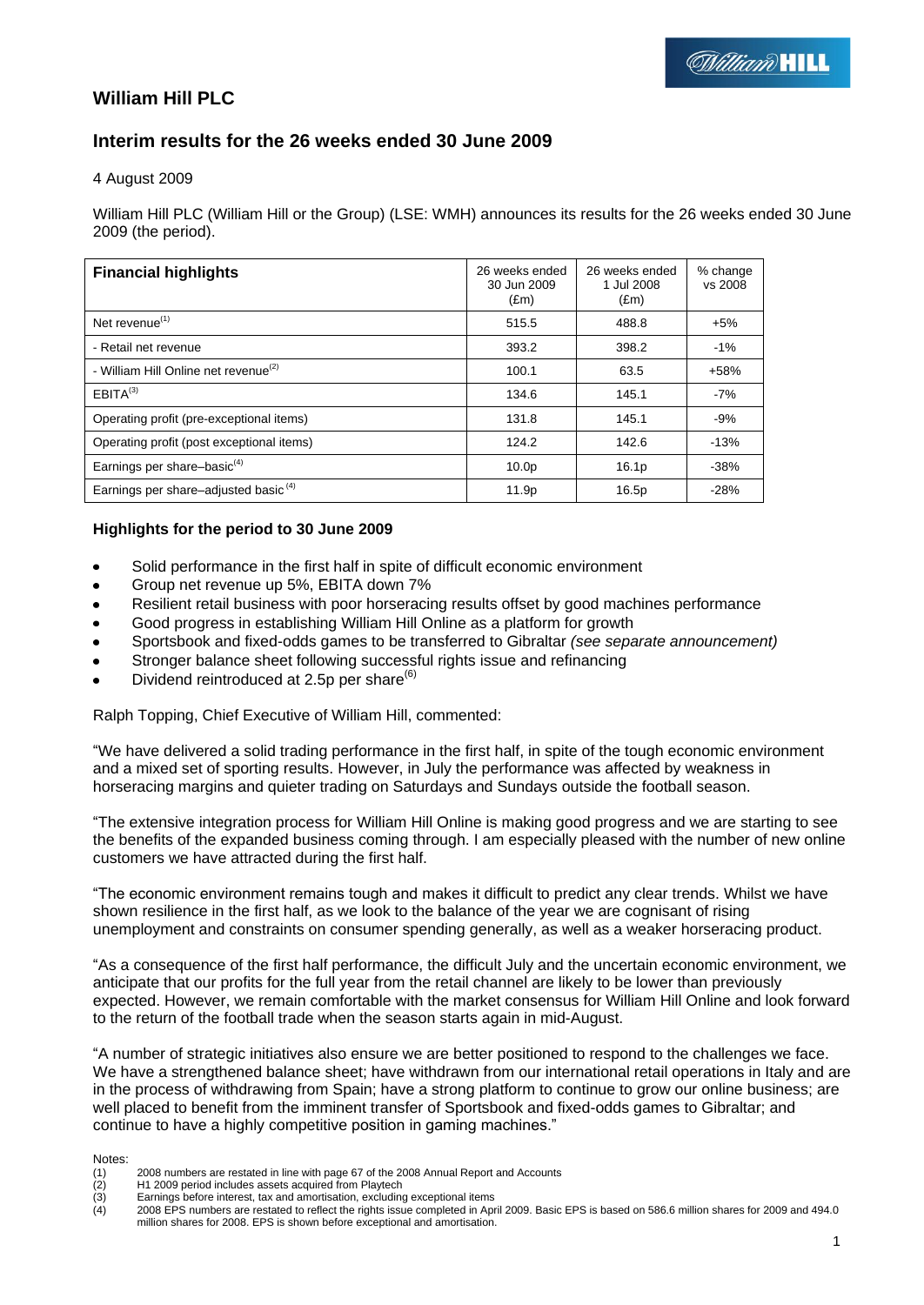(5) Pro forma numbers compare William Hill Online"s 2009 results with the combined 2008 results of William Hill"s existing online business and the assets acquired from Playtech, as detailed in the announcement issued on 20 October 2008

| (6) | Based on shares in issue of 696,048,985 as at 30 June 2009. |
|-----|-------------------------------------------------------------|

| Analyst and investor presentation                                                                |                                                                                                 |                                                                                                                                                               |                                                                                                   |  |  |  |  |
|--------------------------------------------------------------------------------------------------|-------------------------------------------------------------------------------------------------|---------------------------------------------------------------------------------------------------------------------------------------------------------------|---------------------------------------------------------------------------------------------------|--|--|--|--|
| Meeting:<br>9.00 a.m. BST<br>The Lincoln Centre<br>18 Lincoln's Inn Fields<br>London<br>WC2A 3ED | Live conference call:<br>Tel: 0800 634 5205<br>Int'l: +44 (0) 20 8817 9301<br>Passcode: 1757633 | Archive conference call:<br>Tel: +44 (0) 20 7769 6425<br>Int'l: +44 (0) 20 7769 6425<br>PIN: 1757633<br>(available after the meeting<br>until 11 August 2009) | Webcast:<br>www.williamhillplc.com<br>Available live and, until<br>4 August 2010 as an<br>archive |  |  |  |  |

| <b>Enguiries:</b>       |                                                                                                    |                                                                         |
|-------------------------|----------------------------------------------------------------------------------------------------|-------------------------------------------------------------------------|
| <b>William Hill PLC</b> | Ralph Topping, Chief Executive<br>Simon Lane, Group Finance Director<br>Lyndsay Wright, Head of IR | Today: tel +44 (0) 20 7404 5959<br>Thereafter: tel +44 (0) 20 8918 3600 |
| <b>Brunswick</b>        | Simon Sporborg<br>Justine McIlroy<br>Tom Williams                                                  | Tel: +44 (0) 20 7404 5959                                               |

#### **Notes to editors:**

William Hill is one of the UK's leading betting and gaming companies. It is one of the UK's largest bookmakers, and also operates in Ireland, with over 2,300 LBOs in the UK that provide betting opportunities on a wide range of sporting and non-sporting events and, in the UK, offer gaming machines. The Group's online business, William Hill Online, is one of the leading European online betting and gaming businesses by profitability, providing sports betting, casino games, poker, bingo, numbers betting and skill games.

#### **Cautionary note regarding forward-looking statements**

These results include statements that are, or may be deemed to be, "forward-looking statements". These forward-looking statements can be identified by the use of forward-looking terminology, including the terms "believes", "estimates", "anticipates", "expects", "intends", "plans", "goal", "target", "aim", "may", "will", "would", "could" or "should" or, in each case, their negative or other variations or comparable terminology. These forward-looking statements include all matters that are not historical facts. They appear in a number of places throughout these results and the information incorporated by reference into these results and include statements regarding the intentions, beliefs or current expectations of the directors, William Hill or the Group concerning, amongst other things, the results of operations, financial condition, liquidity, prospects, growth, strategies and dividend policy of William Hill and the industry in which it operates.

By their nature, forward-looking statements involve risks and uncertainties because they relate to events and depend on circumstances that may or may not occur in the future and may be beyond William Hill's ability to control or predict. Forward-looking statements are not guarantees of future performance. The Group's actual results of operations, financial condition, liquidity, dividend policy and the development of the industry in which it operates may differ materially from the impression created by the forward-looking statements contained in these results and/or the information incorporated by reference into these results. In addition, even if the results of operations, financial condition, liquidity and dividend policy of the Group and the development of the industry in which it operates, are consistent with the forward-looking statements contained in these results and/or the information incorporated by reference into these results, those results or developments may not be indicative of results or developments in subsequent periods.

Other than in accordance with its legal or regulatory obligations (including under the Listing Rules, the Disclosure and Transparency Rules and the Prospectus Rules), William Hill does not undertake any obligation to update or revise publicly any forward-looking statement, whether as a result of new information, future events or otherwise.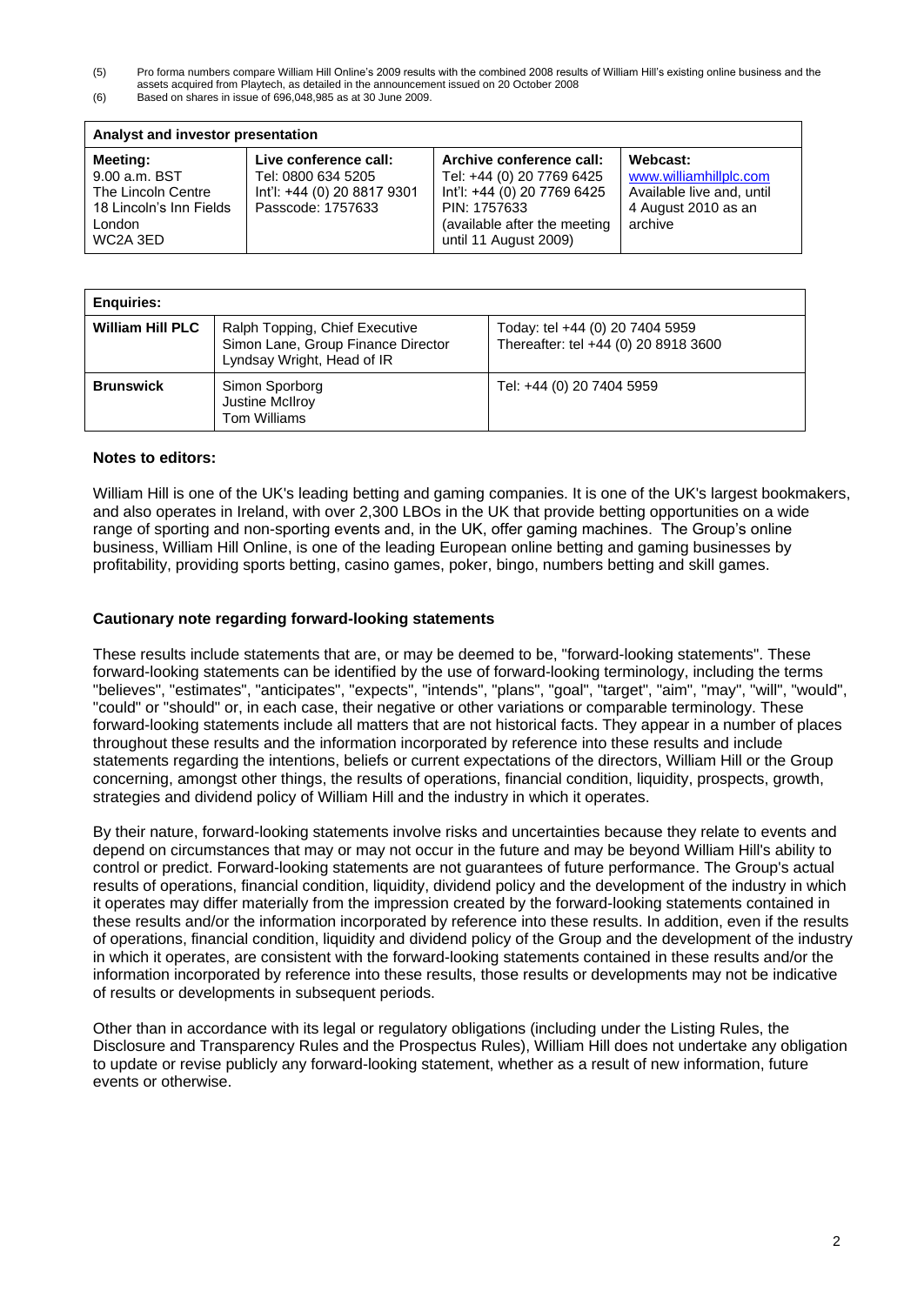# **Overview**

William Hill has delivered a solid performance in the first six months of 2009 despite a difficult economic environment, achieving a 5% increase in net revenue for the business as a whole and a pro forma net revenue increase of 12% for William Hill Online. Earnings before interest, tax and amortisation (EBITA) declined by 7% compared with the first six months of 2008 as a result of some one-off costs in retail and our investment in both development of the retail estate and in William Hill Online.

# **Trading performance in the first six months**

Trading performance was particularly affected by a number of periods of unfavourable sporting results. In January and February, the business was negatively impacted by the cancellation of horseracing fixtures and in March horseracing results, particularly at the Cheltenham Festival, went in the customers" favour. April saw an outstanding Grand National result and good football performance. May proved a challenging month as the business recorded a loss on football. Throughout the six months, performance has also been affected by a weaker horseracing product, where the average number of runners per race and the margin per runner were lower than in the last two years. While UK racing as a product has not performed well, other products helped to compensate for this, especially machines and football.

The impact of sporting results is reflected across all channels, with net revenue down 9% over-the-counter (OTC) in retail, 18% in telephone and 1% in the online Sportsbook. In contrast, gaming activities performed well, with the machines gross win in the shops up 11% and net revenue from gaming in the online channel up 16% on a pro forma basis (88% compared with William Hill alone last year).

Since the beginning of January, we have been focused on the integration of the assets we acquired from Playtech into William Hill Online, our internet business. Our goal remains to create a leading international business that is not only competitive in the UK but also across Europe. We are building a business with a strong sports-betting offering, high-quality gaming products and specialist marketing and customer services capabilities. We have made good progress on what is both an extensive and global integration process. Although the macro environment remains challenging for online operators, William Hill Online succeeded in increasing its pro forma net revenue by 12% during this integration period and added 356,000 new accounts, up 30% on the pro forma comparator period last year.

As announced in May, following a strategic review, we are in the process of withdrawing from our joint venture with Codere in Spain, where the economic environment and slow regulatory process have made it difficult to achieve operational scale as quickly as we felt was necessary. We are focusing instead on William Hill Online as our route for targeting international markets.

# **Current trading and outlook**

In the four weeks since the period end to 28 July, Group net revenue including the expanded online business was up 2%. At this time of the year, we are always more reliant on horseracing as a betting product, especially in the absence of football. The performance over this short trading period has reflected continued weakness in horseracing margins and quieter trading on Saturdays and Sundays, especially in retail. Poor sporting results have affected all three channels with, for example, gross win in retail down 6% compared with the same four weeks in 2008 and the gross win margin at 15.7% against 16.4% in 2008. Offsetting this, machines in retail and William Hill Online continue to show good growth.

The economic environment remains tough and makes it difficult to predict any clear trends. Whilst we have shown resilience in the first half, as we look to the balance of the year we are cognisant of rising unemployment and constraints on consumer spending generally, as well as a weaker horseracing product.

As a consequence of the first half performance, the difficult July and the uncertain economic environment, we anticipate that our profits for the full year from the retail channel are likely to be lower than previously expected. However, we remain comfortable with the market consensus for William Hill Online and look forward to the return of the football trade when the season starts again in mid-August.

A number of recent strategic initiatives also ensure we are better positioned to respond to the challenges we face: we have a strengthened balance sheet; have withdrawn from our international retail operations in Italy and are in the process of withdrawing from Spain; have a strong platform to continue to grow our online business; are well placed to benefit from the imminent transfer of Sportsbook and fixed-odds games to Gibraltar; and continue to have a highly competitive position in gaming machines.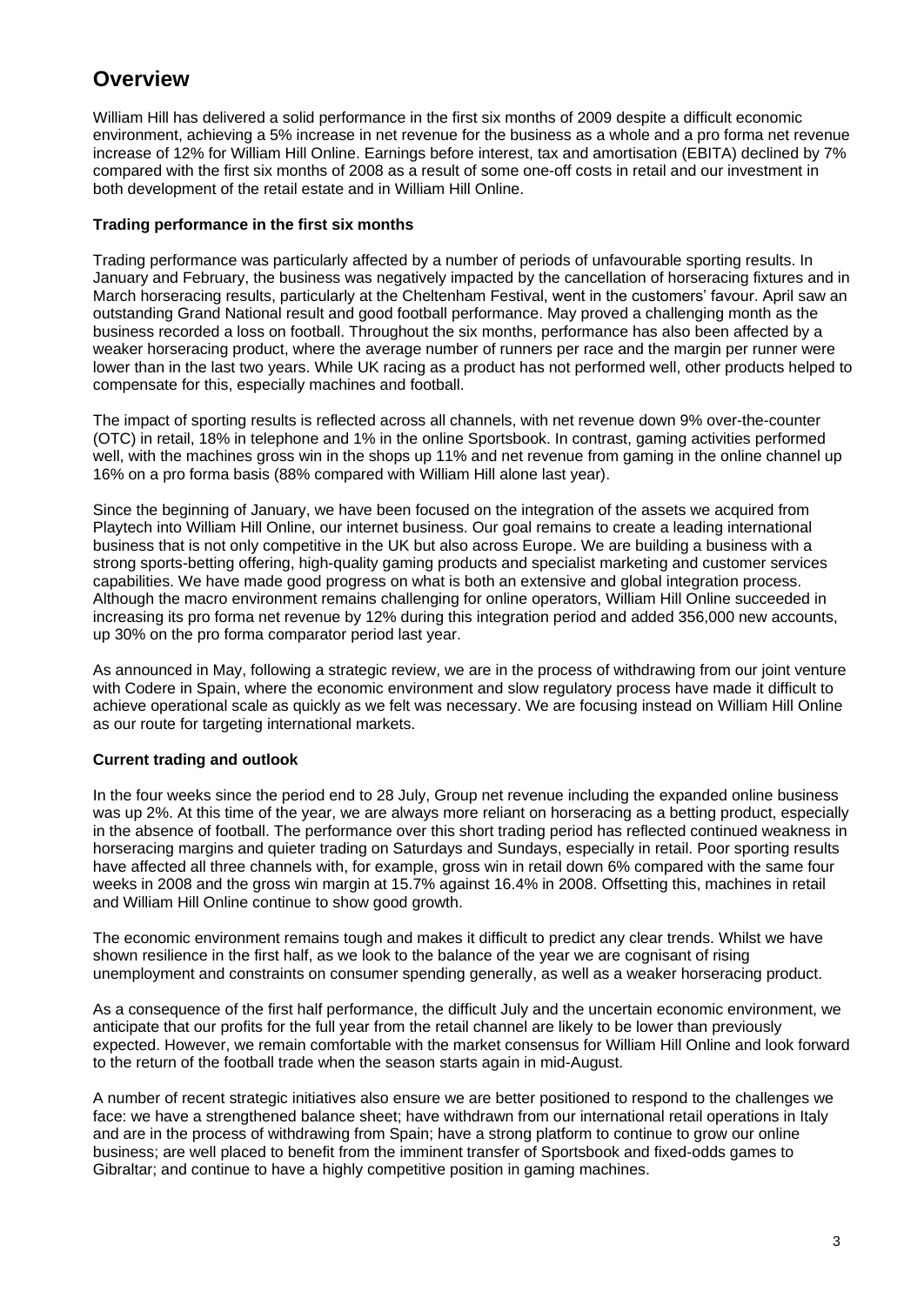# **Dividend**

As announced at the time of the refinancing in February, we are reintroducing the dividend at this 2009 interim stage. The Board is proposing to pay an interim dividend of 2.5 pence per share (2008 – 7.75 pence per share) on 7 December 2009 to those shareholders on the register at 30 October 2009. This is calculated on the number of shares in issue at 30 June 2009 which, excluding shares held in Treasury, totals 696,048,985.

# **Business Review**

# **Operating review**

The following table provides a summary of the key financial results from William Hill"s principal activities during the period:

|                   |       | Net revenue              |        |       | Operating profit before exceptional |        |
|-------------------|-------|--------------------------|--------|-------|-------------------------------------|--------|
|                   | 2009  | 2008                     | Change | 2009  | 2008                                | Change |
|                   | £m    | £m                       | $\%$   | £m    | £m                                  | %      |
| Retail            | 393.2 | 398.2                    | $-1%$  | 111.5 | 123.5                               | $-10%$ |
| Online            | 100.1 | 63.5                     | $+58%$ | 31.4  | 27.7                                | $+13%$ |
| Telephone         | 18.6  | 22.8                     | $-18%$ | 1.2   | 4.5                                 | $-73%$ |
| Other             | 3.6   | 4.3                      | $-16%$ | 0.2   | 0.8                                 | $-75%$ |
| <b>JVs</b>        | ٠     | $\overline{\phantom{0}}$ |        | (2.1) | (3.3)                               | $+37%$ |
| Associates        | -     | $\overline{\phantom{0}}$ |        | 1.6   | 1.9                                 | $-16%$ |
| Central overheads | -     | -                        |        | (9.2) | (10.0)                              | $-8%$  |
| <b>EBITA</b>      | ٠     | $\overline{\phantom{0}}$ |        | 134.6 | 145.1                               | $-7%$  |
| Amortisation      | ۰     | $\overline{\phantom{0}}$ |        | (2.8) | ٠                                   | ٠      |
| <b>Total</b>      | 515.5 | 488.8                    | $+5%$  | 131.8 | 145.1                               | $-9%$  |

Notes: 2008 numbers are restated in line with page 67 of the 2008 Annual Report and Accounts

#### *Retail*

In the first six months, gross win was down 1%, comprised of a 9% decline in over-the-counter (OTC) and 11% growth in gaming machines. Operating profit fell by 10%. As we reported in April, for the first four months of 2009 the principal drivers of this decline in OTC were poor horseracing results in March and the cancellation of around one third of UK horseracing fixtures in January and February. Since then, this has been compounded by unusually poor football results in May, particularly associated with consistently good performances at the end of the 2008-2009 football season by the big four clubs, Manchester United, Arsenal, Liverpool and Chelsea. However, a good gross win margin together with a strong performance from machines compensated for a lower level of amounts wagered over-the-counter, giving us a comparable result overall.

We invested £7.5m in estate development during the period, increasing the average number of LBOs by 1% to 2,316 (H1 2008 – 2,297; FY 2008 – 2,299). We opened 22 new LBOs and extended or re-sited 14 existing shops. We closed 23 shops, of which 14 were in the Republic of Ireland where the lack of machines and a more limited product range make it difficult to achieve good levels of profitability. We continue to operate 35 shops in the Republic of Ireland.

Retail benefitted from a continuing strong performance from gaming machines, which accounted for 41% of gross win in the period. We increased the proportion of higher margin B3 category games and continued to innovate by introducing category C content onto the machines following the increase in the maximum jackpot for these games to £70. The average number of gaming machines grew by 2% year-on-year to 8,707 (H1 2008 – 8520, FY 2008 – 8,549). As a result of these initiatives, we have improved the average contribution per machine per week by 12% to £572 (H1 2008 - £513; FY 2008 – £529) and have increased our gross win margin to 3.1% (H1 2008 – 2.9%; FY 2008 – 3.0%).

After a successful trial in 100 shops, we will shortly start to roll out new "Storm" machines provided by Inspired Gaming, which give a high-quality gaming experience with HD technology. A total of 6,100 machines will be installed in 1,650 shops across our estate by the end of the first quarter of 2010.

Overall costs in retail increased by 5% compared with the same period in 2008 but by only 2% on an underlying basis excluding development and one-off impacts. Costs have been carefully controlled through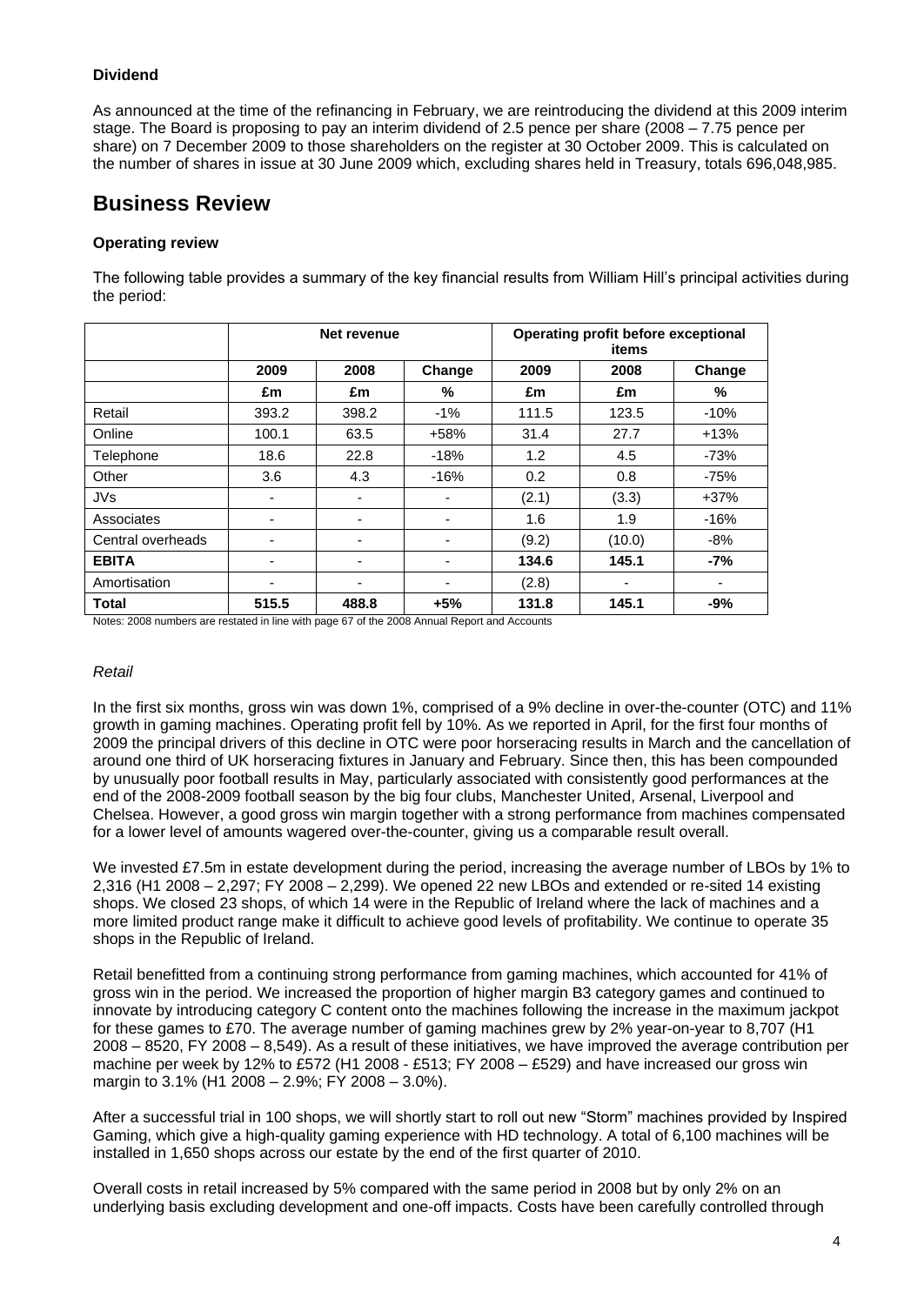measures such as an all-employee pay freeze, which has been in place since March. As previously guided, we expect underlying cost inflation in the retail channel to be kept to 4% or less for the full year.

#### *Online*

In December 2008, we acquired from Playtech Limited a business operating gaming websites, a specialist online marketing team and a customer services operation. We combined these with our existing online business to create William Hill Online.

Since the beginning of the year, we have been focused on integrating our existing operation with those we acquired. We have made good progress against our integration plan and have successfully:

- built a new management team and a headquarters operation in Gibraltar;  $\bullet$
- transferred employees from the UK and from Israel to Gibraltar and other locations worldwide;
- improved our gaming offering by launching new poker and casino websites using Playtech"s software;
- increased the number of markets and improved the quality of our bet-in-play offering in the Sportsbook; and
- expanded our marketing reach by connecting our market-leading affiliates network to all William Hill  $\bullet$ Online products.

Against the backdrop of this integration, William Hill Online is performing well, increasing net revenues by 58% compared with William Hill"s standalone business and by 12% on a pro forma basis. We have also seen good growth in new accounts and unique active accounts, up 30% and 29% respectively. Operating profit is up 13% compared with William Hill standalone but is down 13% on a pro forma basis as we make significant investment to establish and grow the business.

In the period, net revenue from the Sportsbook was down by 1%, impacted by the sporting results described above. However, amounts wagered are 9% higher and new accounts have grown by 7%, demonstrating a good underlying performance. This is reinforced by the 18% net revenue growth recorded in the second quarter compared with the first quarter of 2009. We have particularly focused on enhancing our betting-in-play offering and this is an exciting growth opportunity for us. For example, during the Wimbledon fortnight, we offered more betting-in-play markets than any other online sports-betting company and the same approach will be taken to our football product during the 2009/2010 season.

Net revenue from gaming activities grew by 88% compared with William Hill standalone or 16% on a pro forma basis. During the period we launched a standalone casino site, William Hill Casino Club, using Playtech"s software and will launch an integrated casino at williamhill.com during the fourth quarter. Casino and bingo/skill performed strongly, with pro forma net revenue up 21% and 50%, respectively. This reflects strong growth in new accounts, up 69% in casino and 95% in bingo on a pro forma basis, with both benefitting from our improved marketing capability. Poker, however, declined by 15% after we migrated our customers in March to an integrated site on the Playtech i-Poker network. We are confident the benefits of this more liquid platform will be demonstrated in due course and are continuing to enhance the product by adding Sterling- and Eurobased tables to the existing US dollar-denominated ones.

As we are building a long-term platform for growth, especially internationally, our operating costs are approximately £14m higher on a pro forma basis. This includes £5.2m extra staff costs, a significant proportion of which relates to a provision for a senior management long-term incentive arrangement. Property costs have increased by approximately £0.5m for establishing and running the new office in Gibraltar. Depreciation has increased by £2.5m, primarily as a result of our investment in the new Sportsbook last year. We have also invested approximately £4m extra in marketing, taking total marketing investment in the half to £21.5m, particularly in casino where we have achieved significant growth in new customers and net revenue. We have also successfully reduced the average cost per customer acquisition (CPA) by 6% in the first six months. However, the climate for online betting and gaming is challenging in the current economic conditions and, in common with other companies, we have seen weakness in the yield per active customer this year, particularly in casino, and are reviewing our marketing activities.

Today, we have announced that the Sportsbook and online fixed-odds games will be transferred from the UK to Gibraltar as part of the integration. Gibraltar is a leading centre for online betting and gaming companies and offers us access to a unique talent base, an established regulatory environment and a competitive tax regime. As a result of the move, William Hill Online will be well positioned to compete on an international stage, having levelled the playing field with other offshore operators. We will benefit from cost savings already being achieved by other offshore operators, a circumstance which has previously put it at a commercial disadvantage.

#### *Telephone*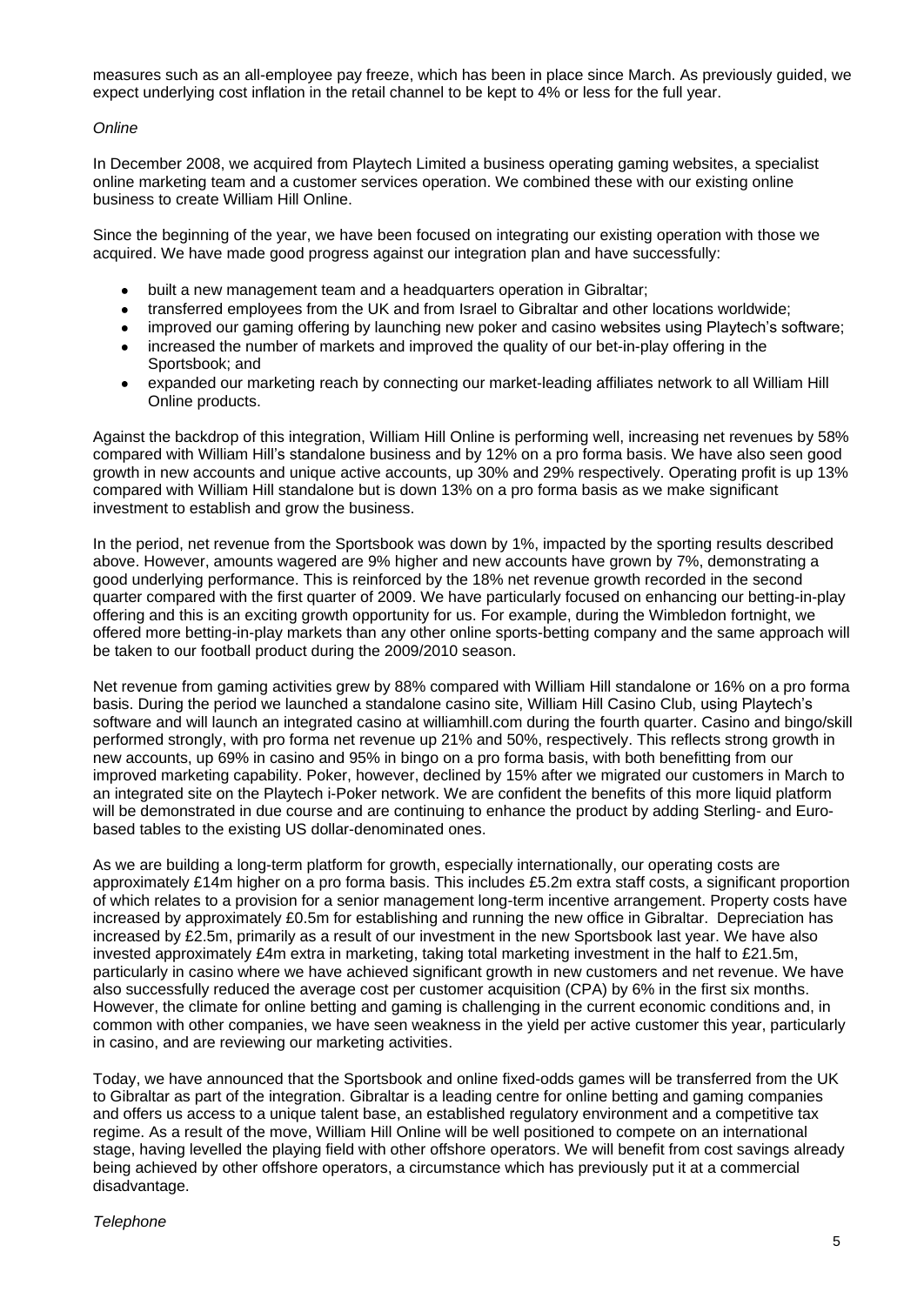This is our most mature channel, now contributing approximately 4% of Group net revenue, and we have taken steps in recent years to migrate smaller betting customers online as a more cost-effective and efficient way of handling their bets. We still have, we believe, one of the largest telephone-based betting businesses in the UK, with approximately 125,000 active customers as at 30 June 2009 (H1 2008 – 141,000; FY 2008 – 131,500).

As around 80% of telephone stakes relate to horseracing, the race fixture cancellations and poor results highlighted above had a disproportionate effect on this channel in the first quarter, leading to a trading loss. However, in the second quarter the business has performed strongly, reducing the overall decline in gross win from 31% at the end of April to 18% at the end of June. As a result, telephone recorded a 63% increase in second quarter operating profits compared with the second quarter last year, although operating profit for the six months is down to £1.2m. We have controlled costs carefully in the period, with an increase of only 2%, and are continuing to review ways to improve profitability.

# *International*

In May, following a strategic review with Codere S.A. of Victoria, our Spanish land-based joint venture, we took the decision to withdraw gradually from that joint venture over the coming months. Codere will continue to manage the business with bookmaking services being provided by William Hill.

Achieving relevant scale for the business has always been dependent upon a substantial growth in the number of outlets but has proved problematic because of the slow granting of local regulatory consents and the slowerthan-anticipated regulatory changes within other regions. These factors, coupled with the difficult economic situation within Spain, were likely to lead to additional capital requirements and a delay in achieving our target return for the venture.

# **Regulation**

In July, the Gambling Commission published its report to the Minister for Sport on high-stake, high-prize gaming machines, which include the B2 and B3 gaming machines we operate in our shops. This was in response to the Minister's request that the Gambling Commission identify what further research is needed to understand the impact of these machines on problem gamblers. It concluded:

- Generally, the range of permitted stakes and prizes on British machines is relatively low by British standards;
- The levels of stakes and prizes on their own are not the only important considerations so reviews should continue to look at a wide range of structural machine characteristics, environmental factors and gamblers' personal motivations;
- Better data on gaming machine player participation and patterns of play would allow for more robust monitoring of the impact of future changes to stakes and prizes; and
- The existing regulatory framework already contains a number of measures to protect players.

The Gambling Commission has proposed a programme of further research focused on improving education, information and player control as well as exploring the impact of the factors described above. This research is expected to take as much as five years to complete.

We welcome this report, which in our view takes a data-driven view of problem gambling . This should help to support a more measured approach to machines and to separate the questions of regulation and tax, which are often linked erroneously.

# **Legal**

In 2008, William Hill, together with other bookmakers, instituted proceedings against Turf TV alleging that Turf TV acquired its television coverage rights in an uncompetitive manner. At first instance, we and the other claimants lost our claim and appealed against that judgement. The appeal decision, which was announced at the end of July, went against us. We are considering the judgement and our options with our legal advisers but are minded to appeal.

# **HM Treasury consultation on gaming machines taxation**

In July, HM Treasury initiated a consultation on a gross profits tax (GPT) system for gaming machines, which it proposes as a replacement for the current tax regime of VAT and Amusement Machine Licence Duty (AMLD). We are encouraged by HM Treasury's indication that the GPT regime would "be set at a revenue neutral rate" overall". The consultation will run until 23 October 2009 and HM Treasury expects to publish a summary of responses shortly thereafter. We will submit our response in the coming weeks.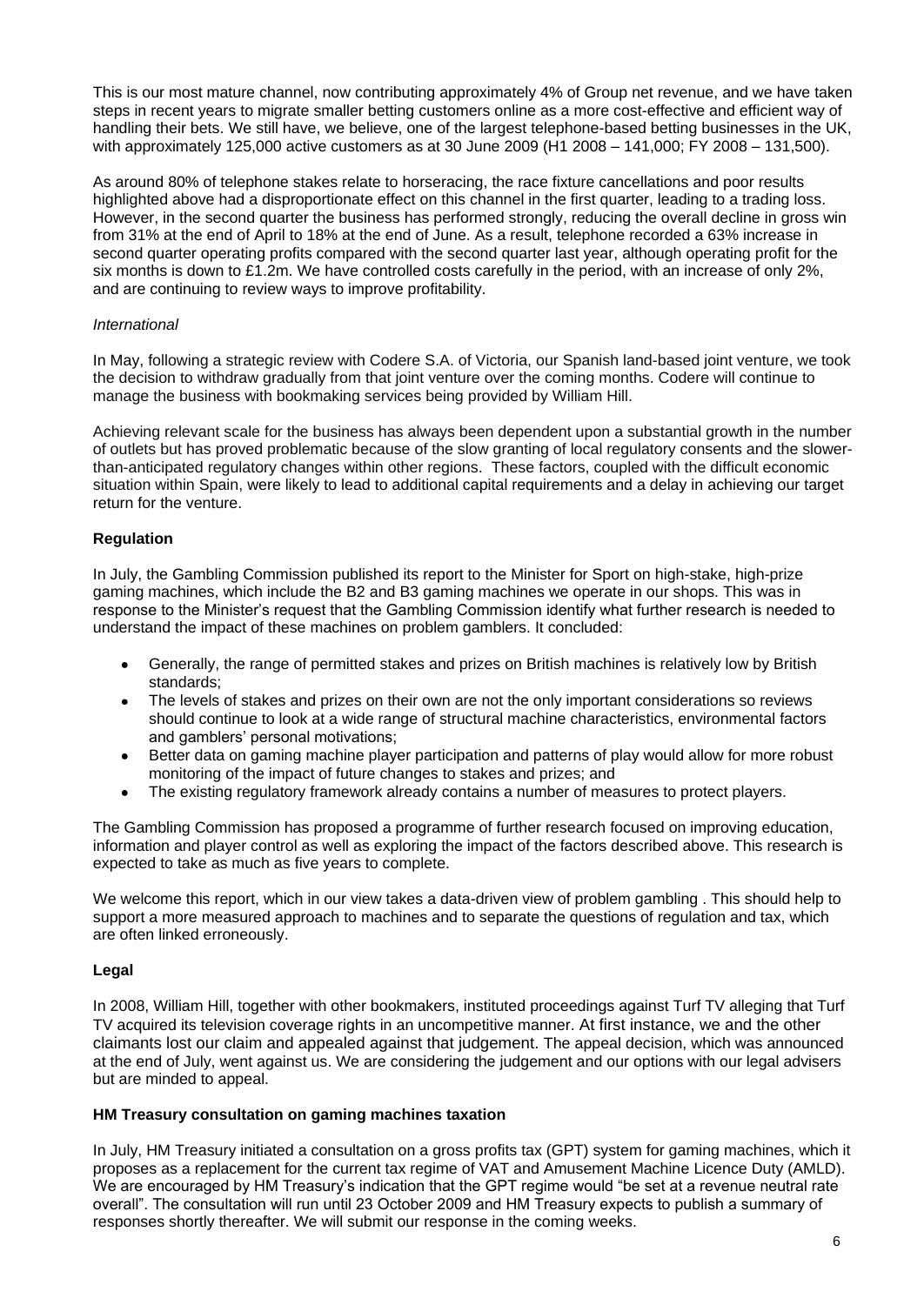# **Refinancing**

In February, we announced that we had entered into new bank debt facilities that, together with our £250m existing bank facility, led to an aggregate funding of £838.5m. At the same time, we announced a proposed one-for-one rights issue to raise £350m net of expenses. Together, the new debt facilities and the rights issue were intended to meet our total funding requirement. The rights issue was successfully completed on 8 April. Acceptances received from shareholders represented approximately 97.41% of the total number offered to shareholders, and the remaining 2.59% of shares were placed in the market at a price of 191.81p per share.

As a result of the rights issue, our net debt, for covenant purposes, has fallen from £1,022m at 30 December 2008 to £637m at 30 June 2009.

# **Board of Directors**

After seven years as a Non-Executive Director, Barry Gibson retired from the Board and from his position as Senior Non-Executive Director at the end of the Annual General Meeting in May. The Board would like to express their sincere thanks to Barry for his valuable contribution during that time.

# **Financial review**

#### *Group net revenue*

Group net revenue was £515.5m (2008 - £488.8m), up 5%. A decline in retail and telephone was offset by growth from William Hill Online.

#### *Cost of sales*

Cost of sales includes gross profit tax, horse racing levy, AMLD and VAT payable on gaming machines and royalties payable to third parties for software licences. Cost of sales decreased by 2% to £84.7m (2008 - £86.2m).

#### *Net operating expenses*

Net operating expenses for the Group were £306.1m (2008 - £258.6m). However, excluding the effect of exceptional items and amortisation of intangibles but including operating income, net operating expenses were £295.7m (2008 - £256.1m). This equates to a 15% increase year-on-year, which is primarily attributable to increased headcount and marketing costs for William Hill Online and energy and costs for the retail channel, together with the cost of closing shops in the Republic of Ireland. This was partially offset by staff costs in the rest of the business being kept flat.

#### *Exceptional expenses*

There were pre-tax exceptional expenses of £11.6m in the period (2008 - £2.2m). This includes £7.6m relating to the integration of William Hill Online, £1.6m for the refinancing and right issue and a £2.4m interest charge relating to ineffective interest rate hedging.

#### *Share of results of associates and joint ventures*

This relates to the Group"s share of profit from our associate SIS and our share of losses in respect of our joint venture in Spain. Our share of results from the joint venture with Codere was a loss of £2.1m (2008 – loss of £3.3m). Our share of profit from SIS was £1.6m (2008 - £1.9m).

#### *Depreciation and amortisation*

We are now incurring additional depreciation and amortisation costs as a result of investing in the new online Sportsbook and adding intangible assets through the William Hill Online acquisition. Depreciation has increased by £2.4m to £18.5m (2008 - £16.1m), including the Sportsbook, which is being depreciated over five years. £19.9m intangible assets relating to William Hill Online are being amortised over either one year or five years, resulting in a charge of £2.8m in the period.

#### *Finance costs*

Net finance costs before exceptional items in the period were £28.7m (2008 – £31.8m), reflecting the reduction in average net debt in the period.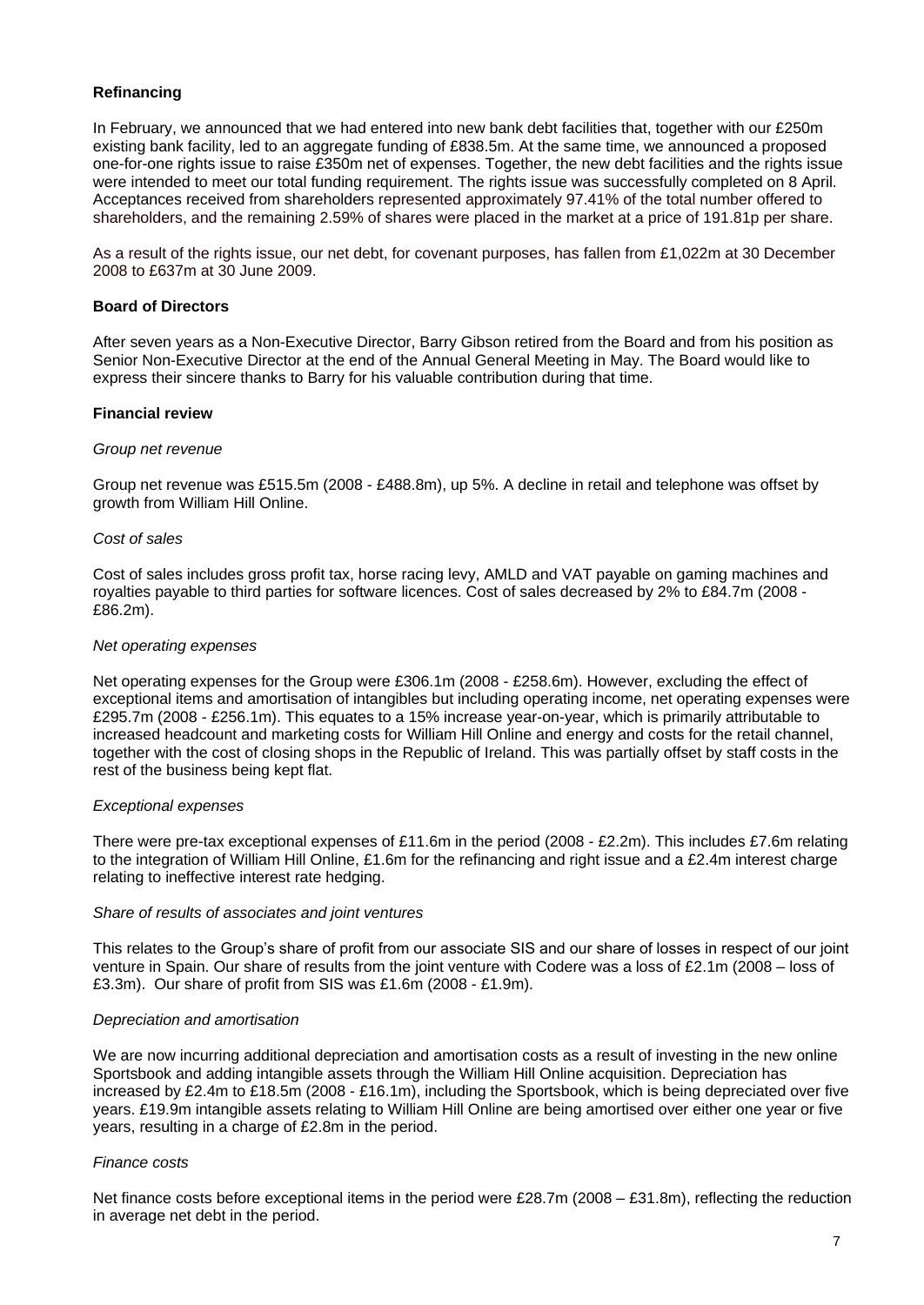# *Taxation*

Tax on profit before exceptional items was £26.4m (2008 - £31.6m). The Group"s effective tax rate decreased from 27.6% to 25.5% as a result of the creation of William Hill Online.

# *Profit after tax*

Profit after tax was £67.8m (2008 - £79.7m). Profit after tax but before exceptional items was £76.7m (2008 - £81.7m).

# *Minority interest*

A minority interest of £9.1m was recorded, being Playtech"s share of William Hill Online"s profit in the period.

# *Earnings per share (EPS)*

Basic EPS was 10.0 pence against 16.1 pence in 2008. On an adjusted basis (before exceptional items and amortisation), EPS was 11.9 pence (2008 – 16.5 pence) and adjusted diluted EPS was 11.8 pence (2008 – 16.5 pence). All prior-year EPS numbers have been restated to reflect the rights issue. The basic and adjusted EPS calculations are based on 586.6 million shares for 2009 and 494.0 million shares for 2008. The diluted EPS calculations are based on 592.3 million shares for 2009 and 496.4 million shares for 2008.

# *Dividend per share*

The Board has proposed an interim dividend of 2.5 pence per share (2008 – 7.75 pence per share), which will be paid on 7 December 2009 to shareholders on the register at 30 October 2009.

#### *Cashflow*

The Group generated net cash flow from operating activities before interest and tax of £148.2m (2008 - £148.4m), a reduction of £0.2m.

We invested £22.4m in capital expenditure in the period, including £7.5m in our LBO estate development programme and £7.4m in William Hill Online. We paid £39.1m in net interest costs, £20.9m in tax and £10.7m in minority interest.

#### *Financial position*

Net debt for covenant purposes decreased to £636.7m at 30 June 2009 (1 July 2008 - £1,088.7m; 30 December 2008 - £1,022.1m) as a result of using the proceeds of the rights issue to pay down debt.

#### **Risks and uncertainties**

The principal risks and uncertainties for the Group remain consistent with those disclosed on page 23 of the 2008 Annual Report and Accounts. Those that are most relevant to our performance in the short term are:

- Ability to realise all or any of the anticipated benefits of the establishment of William Hill Online;
- High dependence on technology and advanced information systems, which may fail or be subject to disruption;
- Reliance on the experience and talent of key personnel and on our ability to recruit and retain qualified employees;
- Impact of a failure to determine accurately the odds at which William Hill will accept bets in relation to any particular event and/or any failure of the Group"s risk management processes;
- Dependence on maintaining and enhancing our brand;
- The current deficit in the defined benefits section of the Group"s pension plan;
- Impact of any fall in revenue, particularly given the Group"s relatively high fixed costs base as a proportion of our total costs; and
- Impact of currency fluctuations and hedging activities.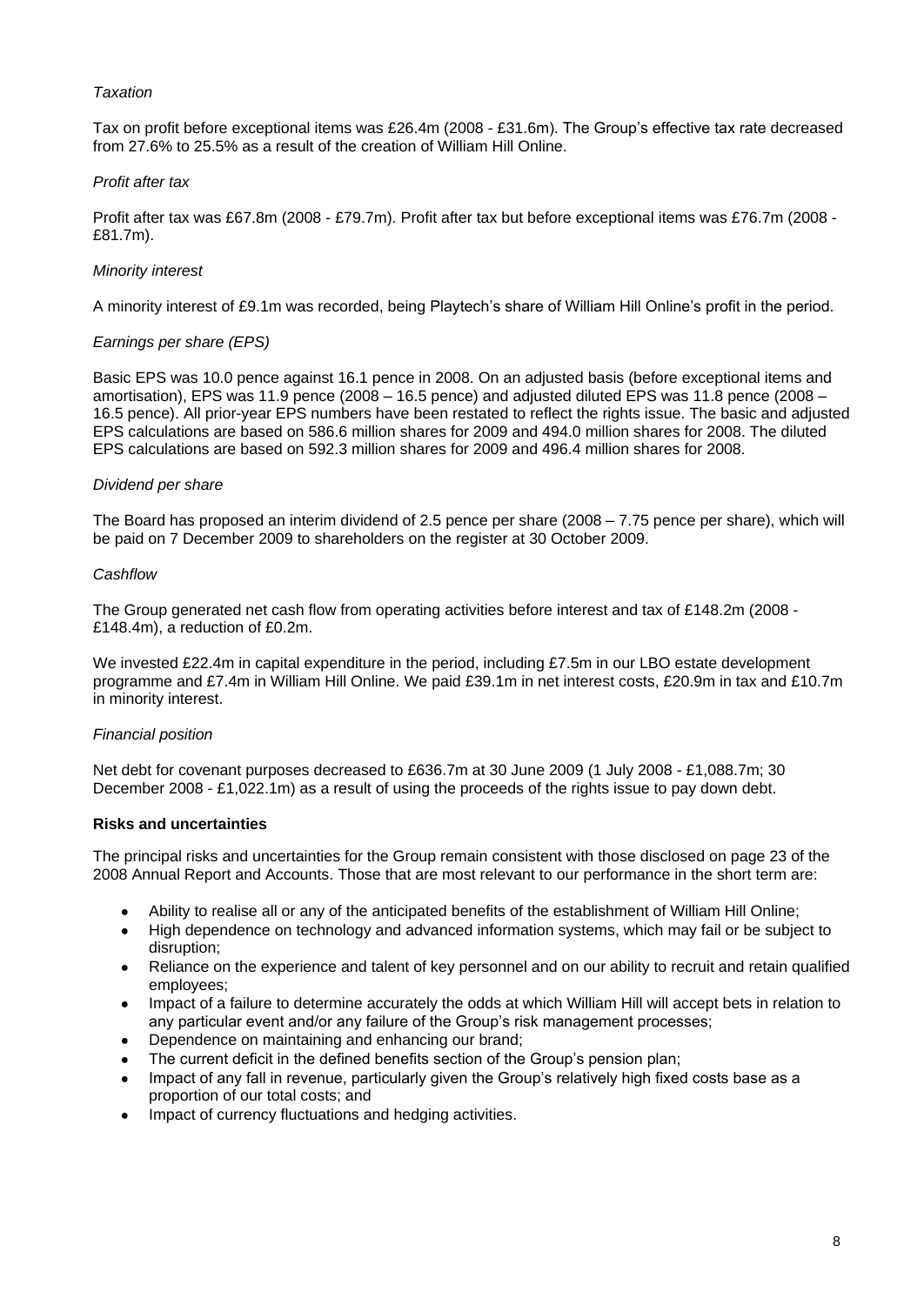# **Going concern**

The directors prepare the Group financial statements on a going concern basis. As described in note 12, during the period the Group entered into new banking facilities and also raised £355.8m by means of a one for one rights issue. As a result and after making enquiries, the directors have a reasonable expectation that the Company and the Group have adequate resources to continue in operational existence for the foreseeable future. Accordingly, they continue to adopt the going concern basis in preparing the interim financial information.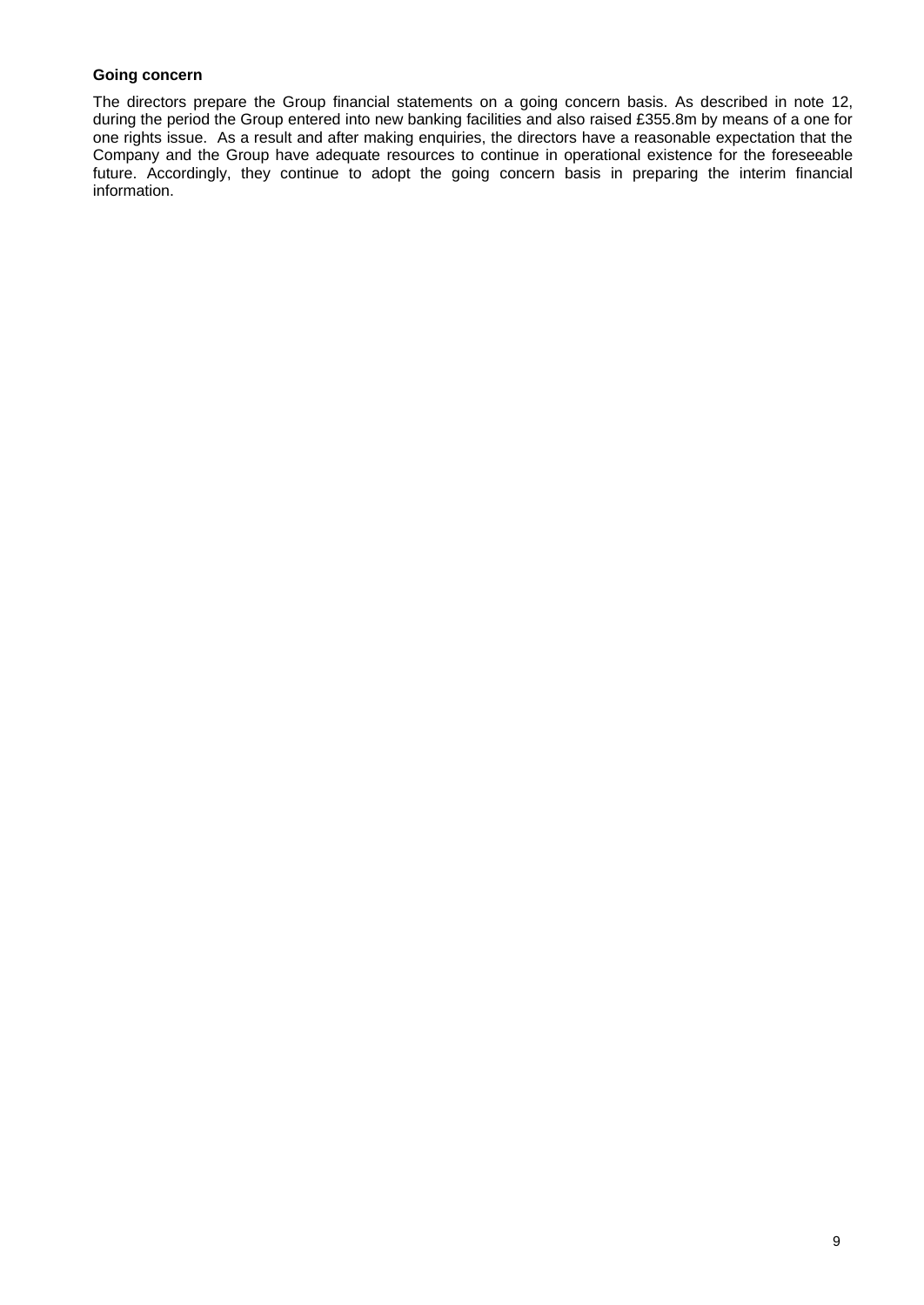# **William Hill PLC Consolidated Income Statement**

for the 26 weeks ended 30 June 2009

| ior the 20 weeks ended 30 June 2009                                 | <b>Notes</b>   | $(1)$ Before<br>exceptional<br>items<br>£m | $(1)$ Exceptional<br>items<br>(note 3)<br>£m | $(1)$ 26 weeks<br>ended<br>30 June<br>2009<br><b>Total</b><br>£m | $(1)$ 26 weeks<br>ended<br>Total<br>(as restated)<br>£m | 52 weeks<br>ended<br>1 July 2008 30 December<br>2008<br>Total<br>£m |
|---------------------------------------------------------------------|----------------|--------------------------------------------|----------------------------------------------|------------------------------------------------------------------|---------------------------------------------------------|---------------------------------------------------------------------|
| <b>Continuing Operations</b>                                        |                |                                            |                                              |                                                                  |                                                         |                                                                     |
| <b>Amounts wagered</b>                                              |                | 7,744.7                                    |                                              | 7,744.7                                                          | 7,778.1                                                 | 15,553.9                                                            |
| <b>Revenue</b>                                                      | $\overline{c}$ | 515.5                                      |                                              | 515.5                                                            | 488.8                                                   | 963.7                                                               |
| Cost of sales                                                       | $\overline{2}$ | (84.7)                                     |                                              | (84.7)                                                           | (86.2)                                                  | (166.2)                                                             |
| <b>Gross profit</b>                                                 | $\overline{2}$ | 430.8                                      |                                              | 430.8                                                            | 402.6                                                   | 797.5                                                               |
| Other operating income                                              |                | 7.3                                        |                                              | 7.3                                                              | 3.7                                                     | 6.9                                                                 |
| Other operating expenses                                            |                | (305.8)                                    |                                              | (305.8)                                                          | (259.8)                                                 | (522.9)                                                             |
| Exceptional operating expense<br>Share of results of associates and | 2,3            |                                            | (7.6)                                        | (7.6)                                                            | (2.5)                                                   | (5.4)                                                               |
| joint ventures                                                      |                | (0.5)                                      |                                              | (0.5)                                                            | (1.4)                                                   | (8.3)                                                               |
| <b>Operating profit</b>                                             | $\overline{2}$ | 131.8                                      | (7.6)                                        | 124.2                                                            | 142.6                                                   | 267.8                                                               |
| <b>Exceptional items</b>                                            | 3              |                                            | (1.6)                                        | (1.6)                                                            | 0.3                                                     | 88.0                                                                |
| Investment income                                                   | 4              | 5.9                                        |                                              | 5.9                                                              | 13.0                                                    | 27.0                                                                |
| Finance costs                                                       | 5              | (34.6)                                     | (2.4)                                        | (37.0)                                                           | (44.8)                                                  | (89.5)                                                              |
| Profit before tax                                                   | $\overline{2}$ | 103.1                                      | (11.6)                                       | 91.5                                                             | 111.1                                                   | 293.3                                                               |
| Tax                                                                 | 3,6            | (26.4)                                     | 2.7                                          | (23.7)                                                           | (31.4)                                                  | (59.3)                                                              |
| Profit for the period                                               |                | 76.7                                       | (8.9)                                        | 67.8                                                             | 79.7                                                    | 234.0                                                               |
| <b>Attributable to:</b>                                             |                |                                            |                                              |                                                                  |                                                         |                                                                     |
| Equity holders of the parent                                        | 9              | 67.6                                       | (8.9)                                        | 58.7                                                             | 79.7                                                    | 234.0                                                               |
| Minority interest                                                   | 10             | 9.1                                        |                                              | 9.1                                                              |                                                         |                                                                     |
|                                                                     |                | 76.7                                       | (8.9)                                        | 67.8                                                             | 79.7                                                    | 234.0                                                               |
| Earnings per share (pence)                                          |                |                                            |                                              |                                                                  |                                                         |                                                                     |
| Basic (as restated)                                                 | 8              |                                            |                                              | 10.0                                                             | 16.1                                                    | 47.3                                                                |
| Diluted (as restated)                                               | 8              |                                            |                                              | 9.9                                                              | 16.1                                                    | 47.1                                                                |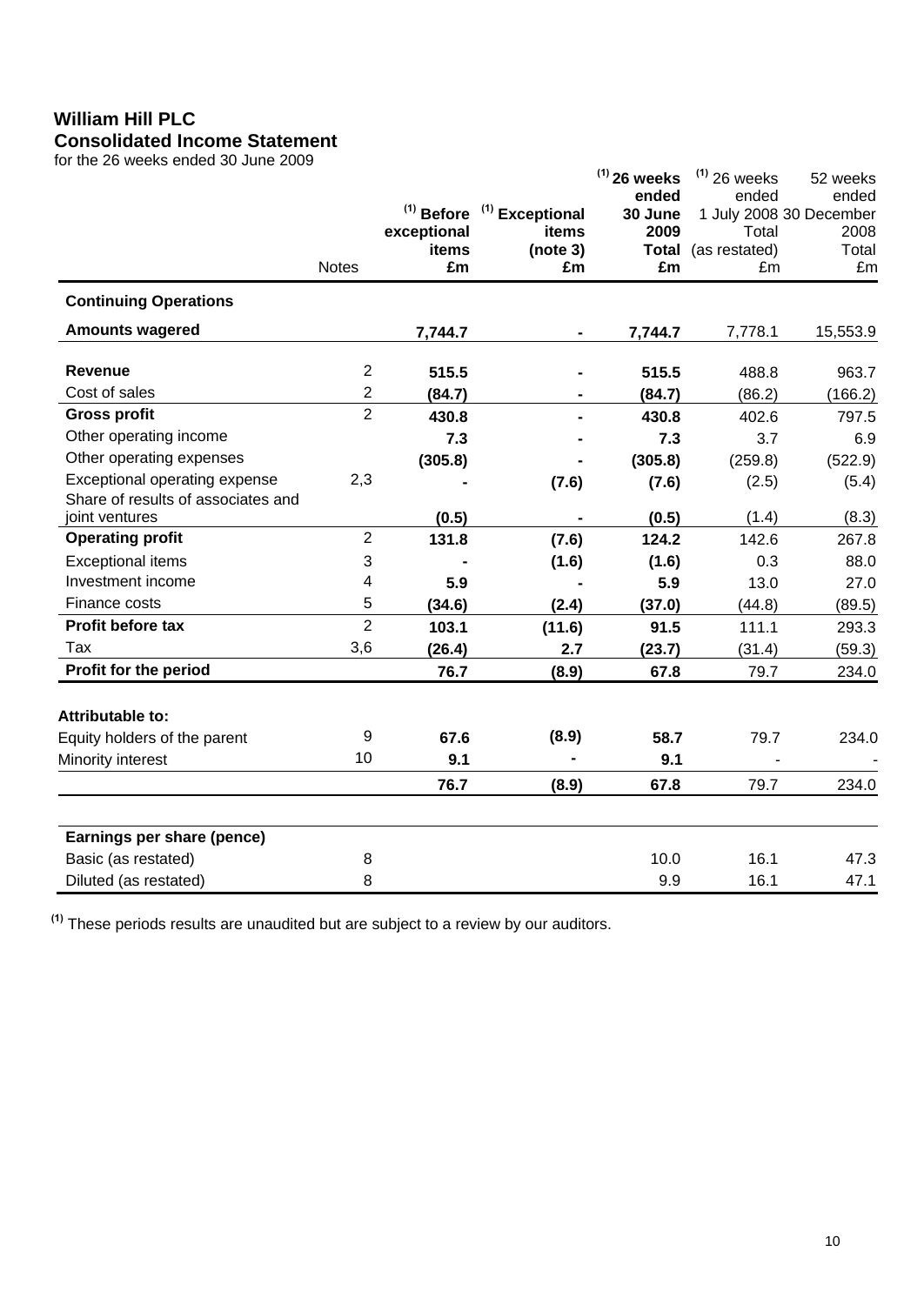# **Consolidated Statement of Recognised Income and Expense**

for the 26 weeks ended 30 June 2009

|                                                       | <b>Notes</b> | $(1)$ 26 weeks<br>ended<br>30 June<br>2009<br>£m | $(1)$ 26 weeks<br>ended<br>1 July<br>2008<br>£m | 52 weeks<br>ended<br>30 December<br>2008<br>£m |
|-------------------------------------------------------|--------------|--------------------------------------------------|-------------------------------------------------|------------------------------------------------|
| Loss on cash flow hedges                              |              | (7.4)                                            | 22.6                                            | (32.0)                                         |
| Actuarial loss on defined benefit pension scheme      | 13           | (20.6)                                           | (32.9)                                          | (31.5)                                         |
| Tax on items taken directly to equity                 |              | 4.7                                              | 4.3                                             | 20.5                                           |
| Net income recognised directly in equity              | 9            | (23.3)                                           | (6.0)                                           | (43.0)                                         |
| Transferred to income statement on cash flow          |              |                                                  |                                                 |                                                |
| hedges                                                | 9            | 11.3                                             | (4.5)                                           | (9.6)                                          |
| Profit for the period                                 |              | 67.8                                             | 79.7                                            | 234.0                                          |
| Total recognised income and expense for the<br>period |              | 55.8                                             | 69.2                                            | 181.4                                          |
| <b>Attributable to:</b>                               |              |                                                  |                                                 |                                                |
| Equity holders of the parent                          |              | 46.7                                             | 69.2                                            | 181.4                                          |
| Minority interest                                     | 10           | 9.1                                              |                                                 |                                                |
|                                                       |              | 55.8                                             | 69.2                                            | 181.4                                          |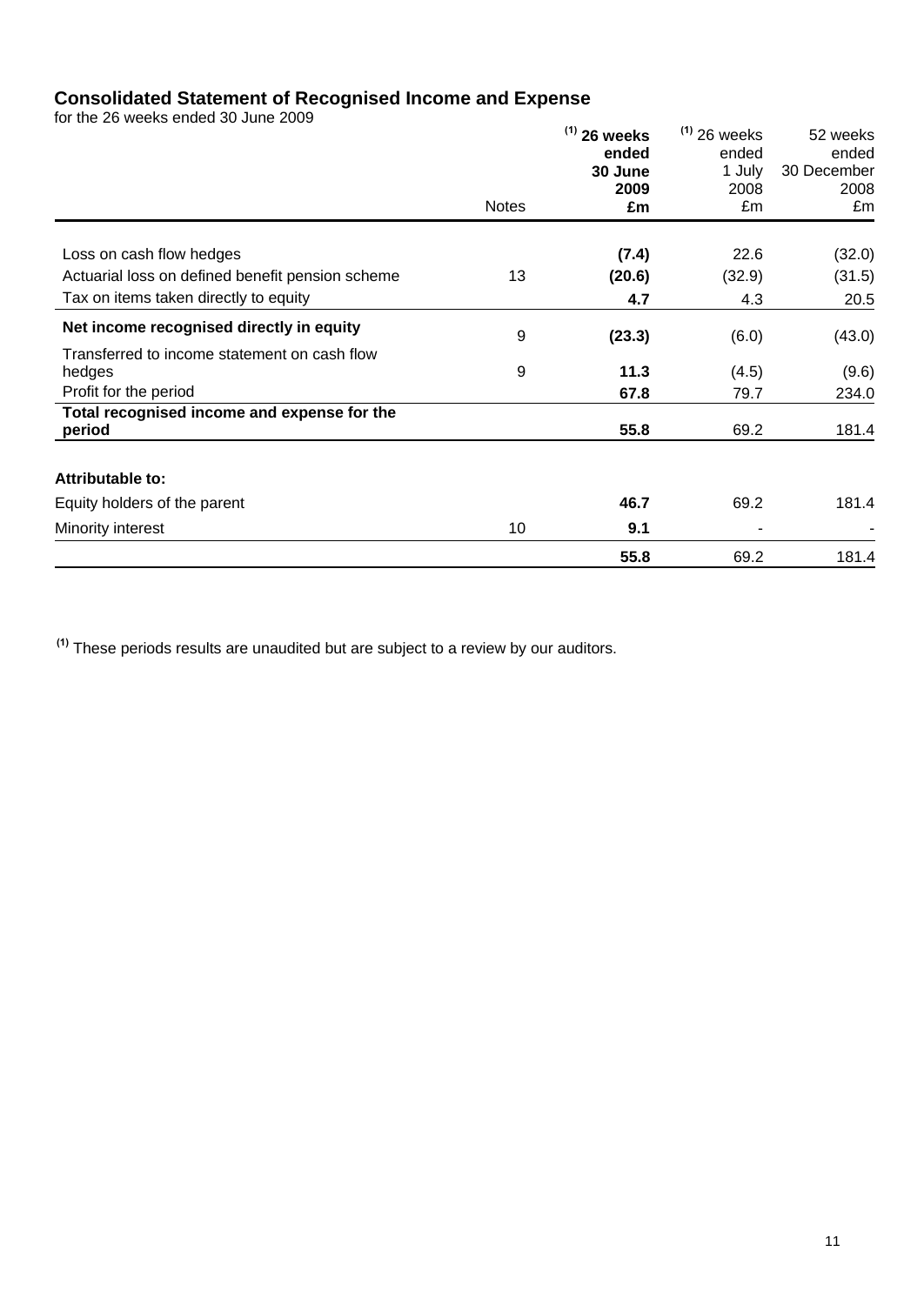# **William Hill PLC**

# **Consolidated Balance Sheet**

as at 30 June 2009

|                                                     |                | $(1)$ 30 June |            | <sup>(1)</sup> 1 July 30 December |  |
|-----------------------------------------------------|----------------|---------------|------------|-----------------------------------|--|
|                                                     | <b>Notes</b>   | 2009<br>£m    | 2008<br>£m | 2008<br>£m                        |  |
| <b>Non-current assets</b>                           |                |               |            |                                   |  |
| Intangible assets                                   |                | 1,492.1       | 1,368.6    | 1,491.5                           |  |
| Property, plant and equipment                       |                | 201.4         | 211.7      | 209.6                             |  |
| Interest in associates and joint ventures           |                | 8.2           | 11.9       | 6.6                               |  |
| Deferred tax asset                                  |                | 25.8          | 11.2       | 19.6                              |  |
|                                                     |                | 1,727.5       | 1,603.4    | 1,727.3                           |  |
| <b>Current assets</b>                               |                |               |            |                                   |  |
| Inventories                                         |                | 0.4           | 0.4        | 0.5                               |  |
| Trade and other receivables                         |                | 50.9          | 32.8       | 31.6                              |  |
| Cash and cash equivalents                           |                | 81.1          | 69.3       | 76.5                              |  |
| Derivative financial instruments                    |                | 0.3           | 23.4       |                                   |  |
| Assets held for resale                              |                |               | 0.6        |                                   |  |
|                                                     |                | 132.7         | 126.5      | 108.6                             |  |
| <b>Total assets</b>                                 | $\overline{2}$ | 1,860.2       | 1,729.9    | 1,835.9                           |  |
| <b>Current liabilities</b>                          |                |               |            |                                   |  |
| Trade and other payables                            |                | (108.8)       | (78.1)     | (109.2)                           |  |
| <b>Current tax liabilities</b>                      |                | (64.4)        | (62.2)     | (61.1)                            |  |
| Borrowings                                          |                | (0.3)         | (0.7)      | (0.8)                             |  |
| Derivative financial instruments                    |                | (38.3)        | (2.2)      | (41.5)                            |  |
|                                                     |                | (211.8)       | (143.2)    | (212.6)                           |  |
| <b>Non-current liabilities</b>                      |                |               |            |                                   |  |
| <b>Borrowings</b>                                   | 12             | (674.1)       | (1, 127.5) | (1,068.4)                         |  |
| Retirement benefit obligations                      | 13             | (47.8)        | (36.5)     | (25.9)                            |  |
| Deferred tax liabilities                            |                | (169.0)       | (172.1)    | (171.4)                           |  |
|                                                     |                | (890.9)       | (1, 336.1) | (1, 265.7)                        |  |
| <b>Total liabilities</b>                            | $\overline{c}$ | (1, 102.7)    | (1, 479.3) | (1, 478.3)                        |  |
| <b>Net assets</b>                                   |                | 757.5         | 250.6      | 357.6                             |  |
| <b>Equity</b>                                       |                |               |            |                                   |  |
| Called-up share capital                             | 9              | 70.2          | 35.4       | 35.4                              |  |
| Share premium account                               | 9              | 317.7         |            |                                   |  |
| Capital redemption reserve                          | 9              | 6.8           | 6.8        | 6.8                               |  |
| Merger reserve                                      | 9              | (26.1)        | (26.1)     | (26.1)                            |  |
| Own shares held                                     | 9              | (29.8)        | (33.5)     | (31.1)                            |  |
| Hedging and translation reserves                    | 9              | (23.8)        | 16.7       | (26.2)                            |  |
| Retained earnings                                   | 9              | 434.6         | 251.3      | 389.3                             |  |
| Equity attributable to equity holders of the parent |                | 749.6         | 250.6      | 348.1                             |  |
| Minority interest                                   | 10             | 7.9           |            | 9.5                               |  |
| <b>Total equity</b>                                 |                | 757.5         | 250.6      | 357.6                             |  |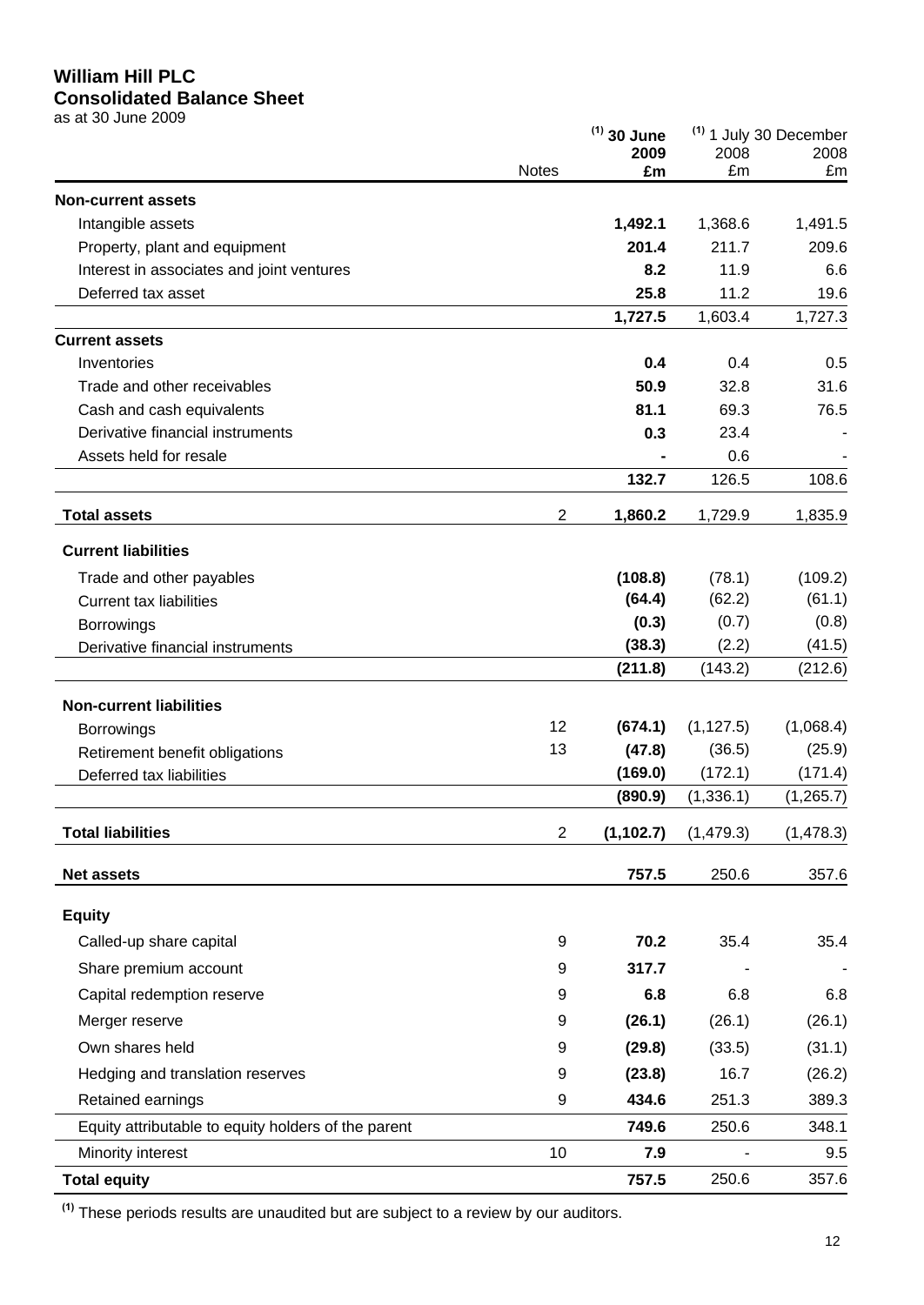# **William Hill PLC Consolidated Cash Flow Statement**

for the 26 weeks ended 30 June 2009

|                                                                    |                | $(1)$ 26 weeks <sup>(1)</sup> 26 weeks<br>ended |        | 52 weeks<br>ended          |  |
|--------------------------------------------------------------------|----------------|-------------------------------------------------|--------|----------------------------|--|
|                                                                    | <b>Notes</b>   | 30 June<br>2009                                 | 2008   | 1 July 30 December<br>2008 |  |
|                                                                    |                | £m                                              | £m     | £m                         |  |
|                                                                    |                |                                                 |        |                            |  |
| Net cash from operating activities                                 | 11             | 87.2                                            | 93.6   | 209.9                      |  |
| <b>Investing activities</b>                                        |                |                                                 |        |                            |  |
| Dividend from associate                                            |                |                                                 |        | 2.9                        |  |
| Interest received                                                  |                | 1.0                                             | 6.0    | 12.9                       |  |
| Proceeds on disposal of property, plant and equipment              |                | 1.0                                             | 1.4    | 1.6                        |  |
| Proceeds on disposal of shares in joint ventures and associates    |                |                                                 |        | 2.1                        |  |
| Proceeds on exceptional sale of freehold properties                |                |                                                 | 2.2    | 4.5                        |  |
| Purchases of property, plant and equipment                         |                | (9.0)                                           | (15.4) | (28.0)                     |  |
| Purchases of betting licences                                      |                |                                                 |        | (0.4)                      |  |
| Expenditure on computer software                                   |                | (11.3)                                          | (5.1)  | (25.0)                     |  |
| Acquisition of subsidiaries                                        |                |                                                 | (1.0)  | (1.5)                      |  |
| Investment in joint ventures                                       |                | (2.1)                                           | (2.4)  | (6.2)                      |  |
| Net cash used in investing activities                              |                | (20.4)                                          | (14.3) | (37.1)                     |  |
|                                                                    |                |                                                 |        |                            |  |
| <b>Financing activities</b>                                        |                |                                                 |        |                            |  |
| SAYE share option redemptions                                      |                | 0.1                                             | 0.2    | 0.7                        |  |
| Dividends paid                                                     | $\overline{7}$ |                                                 | (53.8) | (80.8)                     |  |
| Minority dividends paid                                            | 10             | (10.7)                                          |        |                            |  |
| Repayments of borrowings                                           |                | (395.0)                                         | (25.8) | (85.6)                     |  |
| New debt facility issue costs                                      |                | (12.4)                                          |        |                            |  |
| Proceeds on issue of shares                                        |                | 355.8                                           |        |                            |  |
| Net cash used in financing activities                              |                | (62.2)                                          | (79.4) | (165.7)                    |  |
| Net increase/(decrease) in cash and cash equivalents in the period |                | 4.6                                             | (0.1)  | 7.1                        |  |
| Cash and cash equivalents at start of period                       |                | 76.5                                            | 69.4   | 69.4                       |  |
| Cash and cash equivalents at end of period                         |                | 81.1                                            | 69.3   | 76.5                       |  |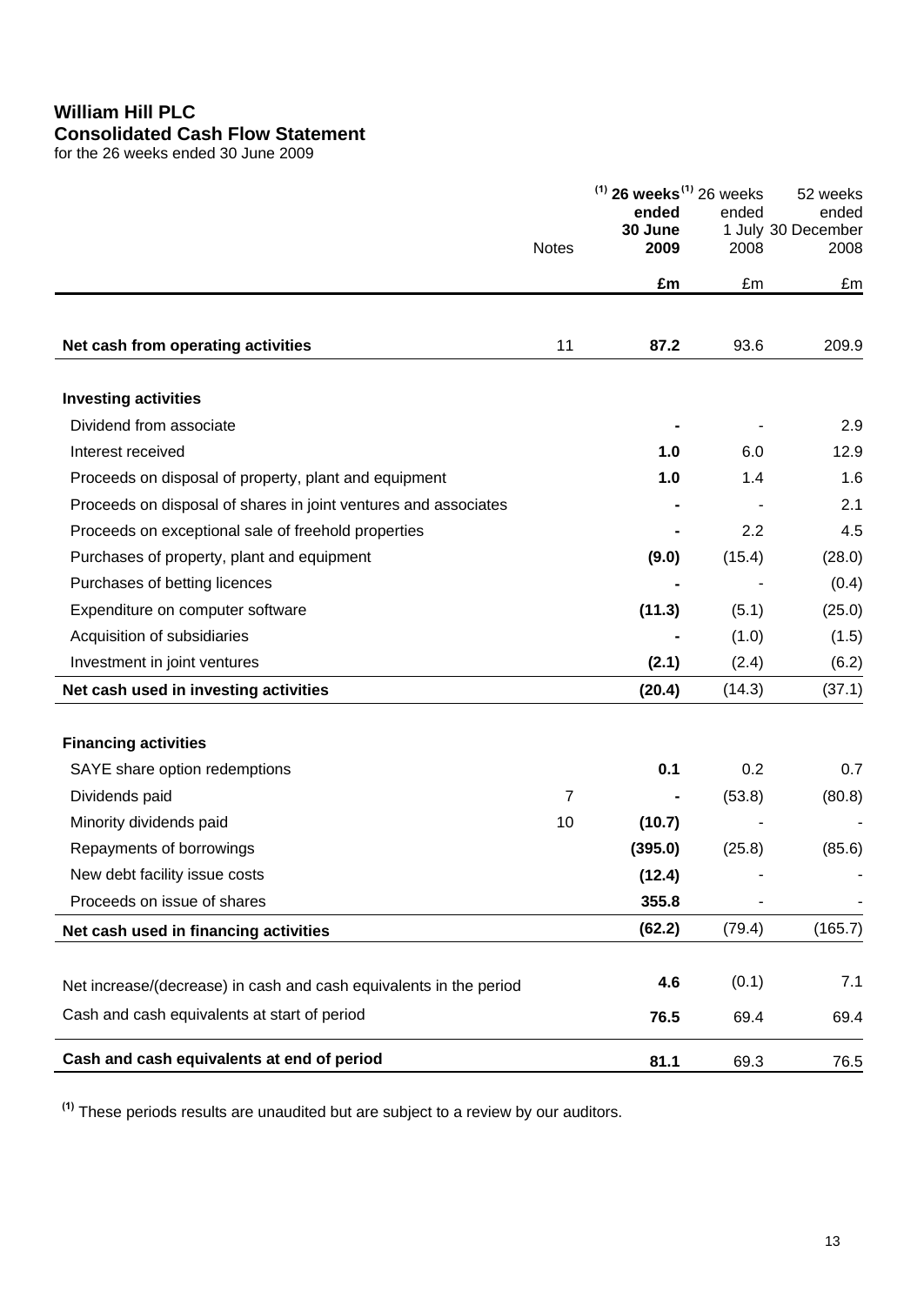# **William Hill PLC Notes to the Interim Financial Information**

# **1. Basis of accounting**

# **General information**

William Hill PLC is a Company incorporated in the United Kingdom under the Companies Act 1985. The address of the registered office is Greenside House, 50 Station Road, London, N22 7TP. The interim financial information for the 26 weeks ended 30 June 2009, which has been approved by a committee of the Board of Directors on 3 August 2009, has been prepared on the basis of the accounting policies set out in the Group"s 2008 Annual Report and Accounts on pages 59 to 67, which can be found on the Group"s website *www.williamhillplc.co.uk*. This condensed consolidated financial information for the 26 weeks ended 30 June 2009 has been prepared in accordance with the Disclosure and Transparency Rules of the Financial Services Authority and with IAS 34, "Interim Financial Reporting" as adopted by the European Union. The condensed consolidated financial information for the 26 weeks ended 30 June 2009 should be read in conjunction with the annual financial statements for the 52 weeks ended 30 December 2008, which have been prepared in accordance with International Financial Reporting Standards (IFRS) as adopted by the European Union. The accounting policies, used in the preparation of the interim financial information, have been consistently applied to all periods presented.

The interim financial information for the 26 weeks ended 30 June 2009 is unaudited and does not constitute statutory accounts within the meaning of section 240 of the Companies Act 1985, but has been reviewed by the auditors and their report is set out on page 29. The results for the 52 week period ended 30 December 2008 shown in this report do not constitute the Company"s statutory accounts for that period but have been extracted from those accounts, which have been filed with the Registrar of Companies. The auditors have reported on those accounts. Their report was unqualified and did not contain a statement under section 237 (2) or (3) of the Companies Act 1985.

The directors consider that the "adjusted" earnings per share measure, as disclosed in note 8, provides additional useful information for shareholders on the underlying performance of the business. It is not a recognised measure under IFRS and may not be directly comparable with "adjusted" measures used by other companies.

# **Adoption of new and revised standards**

In preparing the Group interim financial information for the current year the Group has adopted the following new International Financial Reporting Standards (IFRS), amendments to IFRS and Financial Reporting Interpretations Committee (IFRIC) which have not had a significant effect on the results or net assets of the Group:

| IFRIC 13        | Customer Loyalty Programmes; and                   |
|-----------------|----------------------------------------------------|
| <b>IFRIC 16</b> | Hedges of a Net Investment in a Foreign Operation. |

At the date of authorisation of the Group interim financial information, the following Standards and Interpretations, which have not been applied in the Group interim financial information, were in issue but not yet effective:

| IFRS 1 (amended)      | IAS 27 (amended) – Cost of an Investment in a Subsidiary, Jointly Controlled<br>Entity or Associate; |
|-----------------------|------------------------------------------------------------------------------------------------------|
| IFRS 2 (amended)      | Share-based Payment - Vesting Conditions and Cancellations;                                          |
| IFRS 3 (revised 2008) | <b>Business Combinations;</b>                                                                        |
| <b>IFRS 8</b>         | Operating segments;                                                                                  |
| IAS 1 (revised 2007)  | <b>Presentation of Financial Statements;</b>                                                         |
| IAS 23 (revised 2007) | <b>Borrowing Costs;</b>                                                                              |
| IAS 27 (revised 2008) | Consolidated and Separate Financial Statements;                                                      |
| IAS 32 (amended)      | IAS 1 (amended) - Puttable Financial Instruments and Obligations Arising on<br>Liquidation;          |
| <b>IFRIC 12</b>       | Service Concession Arrangements;                                                                     |
| <b>IFRIC 15</b>       | Agreements for the Construction of Real Estate;                                                      |
| <b>IFRIC 17</b>       | Distributions of Non-cash Assets to Owners; and                                                      |
| <b>IFRIC 18</b>       | Transfers from customers.                                                                            |

The Directors anticipate that the adoption of these Standards and Interpretations in future periods will have no material impact on the financial statements of the Group.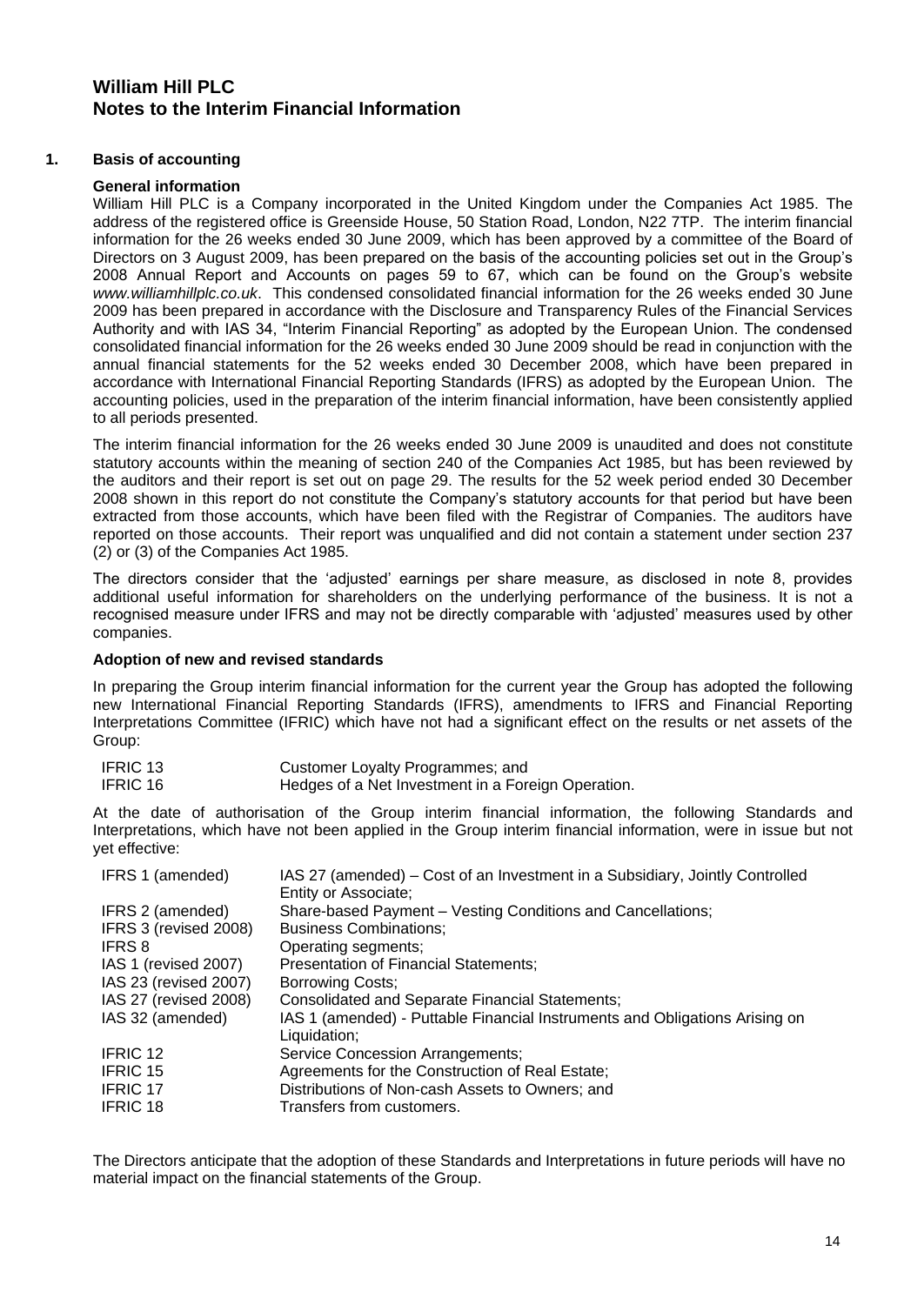# **Basis of accounting**

The Group interim financial information has been prepared in accordance with IFRS. The Group interim financial information has also been prepared in accordance with IFRS adopted by the European Union and therefore the Group financial statements comply with Article 4 of the EU IAS Regulation.

The interim financial information has been prepared on the historical cost basis, except for the revaluation of certain financial instruments.

#### **Basis of consolidation**

The Group interim financial information incorporates the net assets and results of the Company and entities controlled by the Company (its subsidiaries) made up to 30 June 2009. Control is achieved where the Company has the power to govern the financial and operating policies of an investee entity so as to obtain benefits from its activities.

The results of subsidiaries acquired or disposed of during the period are included in the consolidated income statement from the effective date of acquisition, or up to the effective date of disposal, as appropriate. Where necessary, adjustments are made to the net assets and results of subsidiaries to bring the accounting policies used into line with those used by the Group. All intra-Group transactions, balances, income and expenses are eliminated on consolidation.

#### *Business combination*

On acquisition, the assets, liabilities and contingent liabilities of a subsidiary are measured at their fair values at the date of acquisition. Any excess of the cost of acquisition over the fair values of the identifiable net assets acquired is recognised as goodwill. Any deficiency of the cost of acquisition below the fair values of the identifiable net assets acquired (i.e. discount on acquisition) is credited to profit and loss in the period of acquisition.

# **Going concern**

After making enquiries, the directors have a reasonable expectation that the Company and the Group have adequate resources to continue in operational existence for the foreseeable future. Accordingly, they continue to adopt the going concern basis in preparing the interim financial information.

#### **Restatement**

The consolidated income statement for the period ended 1 July 2008 has been restated to reflect the change in accounting policy adopted in the Group"s 2008 Annual Report and Accounts, details of which are given on page 67 of that document. The change does not impact operating profit.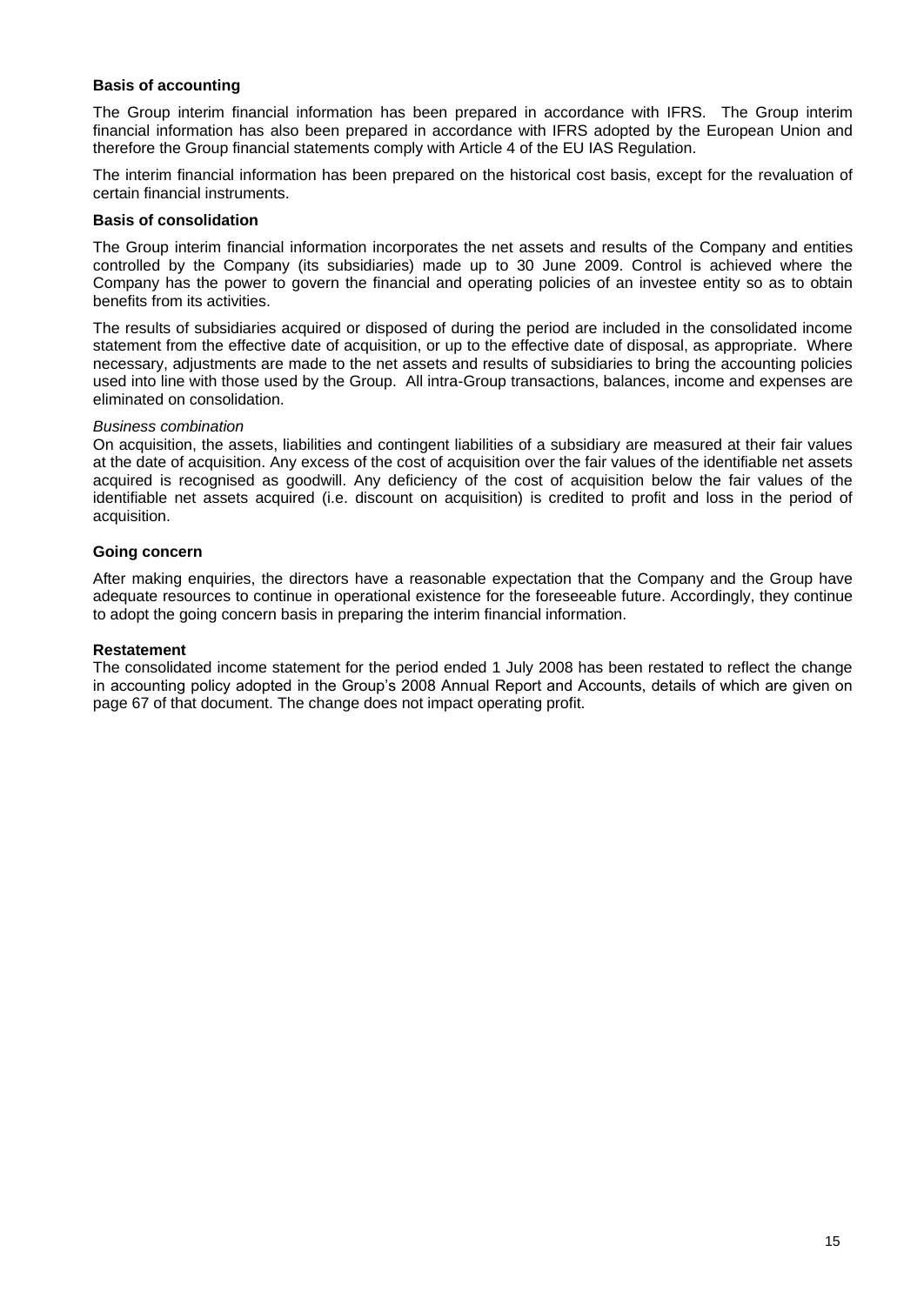# **2. Segment information**

For management purposes, the Group is currently organised into three operating divisions – Retail, Online and Telephone. These divisions are the basis on which the Group reports its primary segment information.

Business segment information for the 26 weeks ended 30 June 2009:

|                                                                                                 | Retail<br>£m | £m      | Online Telephone<br>£m | Other<br>£m | Corporate<br>£m | Group<br>£m  |
|-------------------------------------------------------------------------------------------------|--------------|---------|------------------------|-------------|-----------------|--------------|
| Amounts wagered                                                                                 | 6,922.1      | 590.3   | 217.1                  | 15.2        |                 | 7,744.7      |
| Payout                                                                                          | (6,528.9)    | (490.2) | (198.5)                | (11.6)      |                 | (7, 229.2)   |
| Revenue                                                                                         | 393.2        | 100.1   | 18.6                   | 3.6         |                 | 515.5        |
| GPT, duty, levies and other cost                                                                |              |         |                        |             |                 |              |
| of sales                                                                                        | (65.8)       | (14.1)  | (4.3)                  | (0.5)       |                 | (84.7)       |
| Gross profit                                                                                    | 327.4        | 86.0    | 14.3                   | 3.1         |                 | 430.8        |
| Depreciation                                                                                    | (14.5)       | (3.1)   | (0.3)                  | (0.1)       | (0.5)           | (18.5)       |
| Amortisation of trade names,<br>affiliate relationships and NCAs                                |              | (2.8)   |                        |             |                 | (2.8)        |
| Other administrative expenses                                                                   | (201.4)      | (51.5)  | (12.8)                 | (2.8)       | (8.7)           | (277.2)      |
| Exceptional operating expense                                                                   |              | (7.6)   |                        |             |                 | (7.6)        |
| <b>Segment operating profit/(loss)</b>                                                          |              |         |                        |             |                 |              |
| pre-exceptional items                                                                           | 111.5        | 21.0    | 1.2                    | 0.2         | (9.2)           | 124.7        |
| <b>Exceptional items</b>                                                                        |              |         |                        |             | (1.6)           | (1.6)        |
| <b>Segment operating profit/(loss)</b><br>after exceptional items                               | 111.5        | 21.0    | $1.2$                  | 0.2         | (10.8)          | 123.1        |
| Share of result of associate, joint<br>ventures, and impairment<br>charges<br>Investment income |              |         |                        |             | (0.5)<br>5.9    | (0.5)<br>5.9 |
| Finance costs                                                                                   |              |         |                        |             | (37.0)          | (37.0)       |
| (Loss)/profit before tax                                                                        |              |         |                        |             | (42.4)          | 91.5         |
| <b>Balance sheet information</b>                                                                |              |         |                        |             |                 |              |
| Total segment assets                                                                            | 1,388.0      | 279.9   | 85.6                   | 13.0        | 67.9            | 1,834.4      |
| <b>Total segment liabilities</b><br>Investment in associates and                                | (40.0)       | (51.4)  | (5.9)                  | (0.4)       | (790.6)         | (888.3)      |
| joint ventures                                                                                  |              |         |                        |             | 2.0             | 2.0          |
| Capital additions                                                                               | 10.3         | 6.1     |                        |             | 1.7             | 18.1         |
| Included within Total assets:                                                                   |              |         |                        |             |                 |              |
| Goodwill<br>Other intangibles with                                                              | 687.8        | 183.9   | 80.4                   | 7.1         |                 | 959.2        |
| indefinite lives                                                                                | 484.3        |         |                        |             |                 | 484.3        |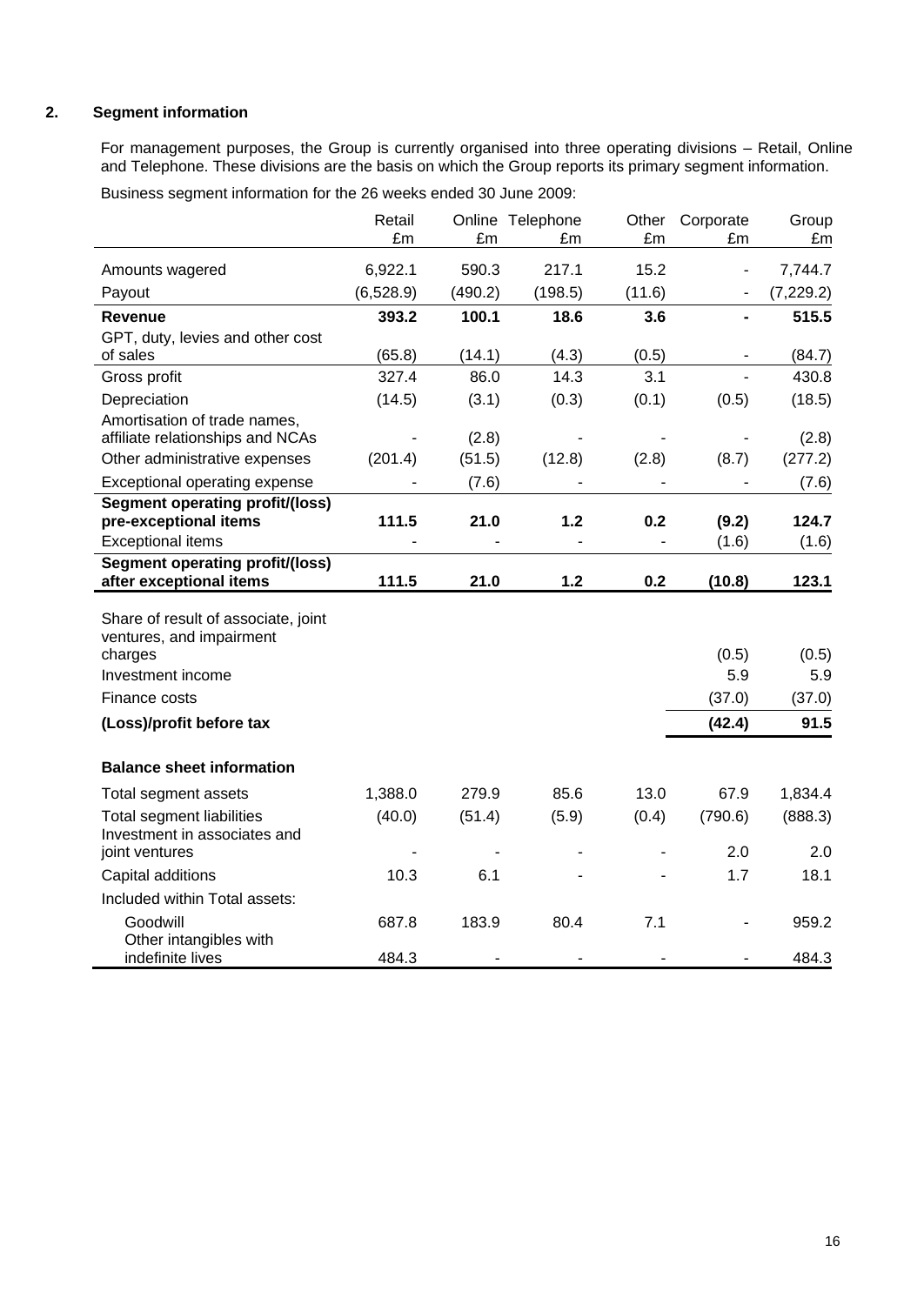Business segment information for the 26 weeks ended 1 July 2008 (as restated):

|                                                                                                                  | Retail<br>£m | £m      | Online Telephone<br>£m   | Other<br>£m              | Corporate<br>£m          | Group<br>£m             |
|------------------------------------------------------------------------------------------------------------------|--------------|---------|--------------------------|--------------------------|--------------------------|-------------------------|
| Amounts wagered                                                                                                  | 6,801.3      | 698.7   | 266.0                    | 14.0                     | $\overline{\phantom{0}}$ | 7,778.0                 |
| Payout                                                                                                           | (6,403.1)    | (635.2) | (243.2)                  | (9.7)                    |                          | (7, 291.2)              |
| <b>Revenue</b>                                                                                                   | 398.2        | 63.5    | 22.8                     | 4.3                      |                          | 488.8                   |
| GPT, duty, levies and other cost<br>of sales                                                                     | (69.6)       | (10.6)  | (5.5)                    | (0.5)                    |                          | (86.2)                  |
| Gross profit                                                                                                     | 328.6        | 52.9    | 17.3                     | 3.8                      |                          | 402.6                   |
| Depreciation                                                                                                     | (13.2)       | (1.7)   | (0.5)                    | (0.2)                    | (0.5)                    | (16.1)                  |
| Other administrative expenses                                                                                    | (191.9)      | (23.5)  | (12.3)                   | (2.8)                    | (9.5)                    | (240.0)                 |
| Exceptional operating expense                                                                                    |              | (2.5)   |                          |                          |                          | (2.5)                   |
| Share of result of associate and<br>joint ventures                                                               |              |         | $\overline{\phantom{a}}$ | $\overline{\phantom{0}}$ | (1.4)                    | (1.4)                   |
| <b>Segment operating profit/(loss)</b><br>pre-exceptional items                                                  | 123.5        | 25.2    | 4.5                      | 0.8                      | (11.4)                   | 142.6                   |
| <b>Exceptional items</b>                                                                                         |              |         |                          |                          | 1.7                      | 1.7                     |
| <b>Segment operating profit/(loss)</b><br>after exceptional items                                                | 123.5        | 25.2    | 4.5                      | 0.8                      | (9.7)                    | 144.3                   |
| Share of result of associate, joint<br>ventures, and impairment<br>charges<br>Investment income<br>Finance costs |              |         |                          |                          | (1.4)<br>13.0<br>(44.8)  | (1.4)<br>13.0<br>(44.8) |
| (Loss)/profit before tax                                                                                         |              |         |                          |                          | (42.9)                   | 111.1                   |
| <b>Balance sheet information</b>                                                                                 |              |         |                          |                          |                          |                         |
| Total segment assets                                                                                             | 1,410.5      | 122.0   | 84.3                     | 15.6                     | 86.3                     | 1,718.7                 |
| <b>Total segment liabilities</b><br>Investment in associates and                                                 | (45.6)       | (23.6)  | (5.8)                    | (0.8)                    | (1, 189.6)               | (1, 265.4)              |
| joint ventures                                                                                                   |              |         | ٠                        | $\blacksquare$           | 11.9                     | 11.9                    |
| Capital additions                                                                                                | 9.2          | 6.3     |                          | 0.2                      | 1.2                      | 16.9                    |
| Included within Total assets:                                                                                    |              |         |                          |                          |                          |                         |
| Goodwill<br>Other intangibles with                                                                               | 687.8        | 97.2    | 80.4                     | 7.1                      |                          | 872.5                   |
| indefinite lives                                                                                                 | 483.9        |         |                          |                          |                          | 483.9                   |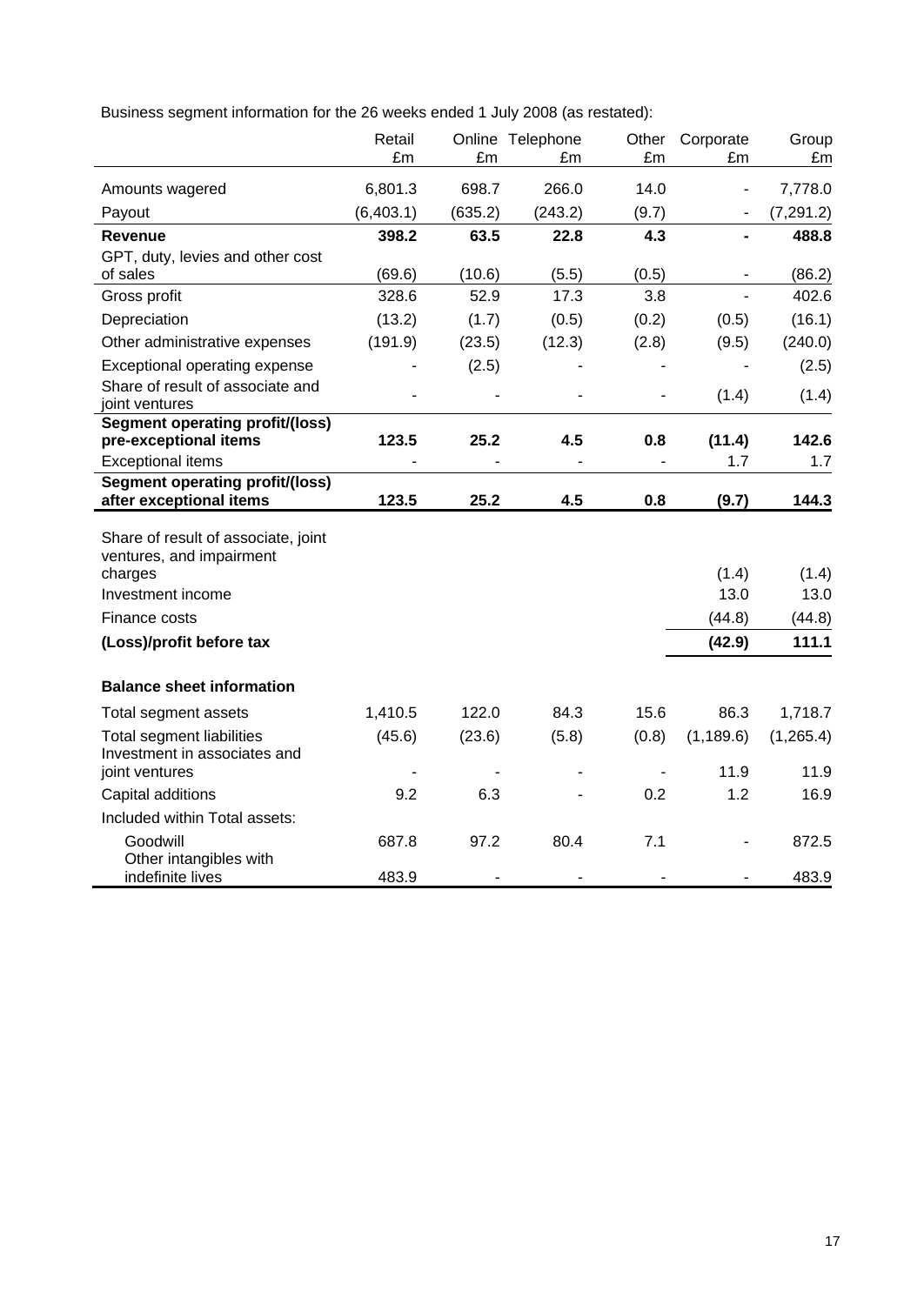Business segment information for the 52 weeks ended 30 December 2008:

|                                                                                                                                              | Retail<br>£m | £m         | Online Telephone<br>£m | Other<br>£m | Corporate<br>£m                   | Group<br>£m                      |
|----------------------------------------------------------------------------------------------------------------------------------------------|--------------|------------|------------------------|-------------|-----------------------------------|----------------------------------|
| Amounts wagered                                                                                                                              | 13,567.0     | 1,414.8    | 545.0                  | 27.1        |                                   | 15,553.9                         |
| Payout                                                                                                                                       | (12, 776.3)  | (1, 289.7) | (505.2)                | (19.0)      |                                   | (14, 590.2)                      |
| <b>Revenue</b>                                                                                                                               | 790.7        | 125.1      | 39.8                   | 8.1         |                                   | 963.7                            |
| GPT, duty, levies and other cost                                                                                                             |              |            |                        |             |                                   |                                  |
| of sales                                                                                                                                     | (135.6)      | (20.4)     | (9.2)                  | (1.0)       |                                   | (166.2)                          |
| Gross profit                                                                                                                                 | 655.1        | 104.7      | 30.6                   | 7.1         |                                   | 797.5                            |
| Depreciation                                                                                                                                 | (28.0)       | (4.4)      | (1.1)                  | (0.3)       | (2.1)                             | (35.9)                           |
| Other administrative expenses                                                                                                                | (387.0)      | (45.7)     | (23.6)                 | (5.6)       | (18.2)                            | (480.1)                          |
| Exceptional operating expense                                                                                                                |              | (5.4)      |                        |             |                                   | (5.4)                            |
| <b>Segment operating profit/(loss)</b><br>pre-exceptional items                                                                              | 240.1        | 49.2       | 5.9                    | 1.2         | (20.3)                            | 276.1                            |
| <b>Exceptional items</b>                                                                                                                     |              | 86.4       |                        |             | 2.8                               | 89.2                             |
| <b>Segment operating profit/(loss)</b><br>after exceptional items                                                                            | 240.1        | 135.6      | 5.9                    | 1.2         | (17.5)                            | 365.3                            |
| Share of result of associate, joint<br>ventures, and impairment<br>charges<br>Investment income<br>Finance costs<br>(Loss)/profit before tax |              |            |                        |             | (9.5)<br>27.0<br>(89.5)<br>(89.5) | (9.5)<br>27.0<br>(89.5)<br>293.3 |
| <b>Balance sheet information</b>                                                                                                             |              |            |                        |             |                                   |                                  |
| Total segment assets                                                                                                                         | 1,363.9      | 261.0      | 90.0                   | 15.5        | 85.9                              | 1,816.3                          |
| <b>Total segment liabilities</b><br>Investment in associates and                                                                             | (38.6)       | (39.0)     | (8.9)                  | (0.3)       | (1, 181.7)                        | (1,268.5)                        |
| joint ventures                                                                                                                               |              |            |                        |             | 6.6                               | 6.6                              |
| Capital additions                                                                                                                            | 29.5         | 17.4       | 4.9                    | 0.3         |                                   | 52.1                             |
| Included within Total assets:                                                                                                                |              |            |                        |             |                                   |                                  |
| Goodwill<br>Other intangibles with                                                                                                           | 687.8        | 183.9      | 80.4                   | 7.1         |                                   | 959.2                            |
| indefinite lives                                                                                                                             | 484.3        |            |                        |             |                                   | 484.3                            |

The Retail distribution channel comprises all activity undertaken in LBOs including gaming machines. The Online segment comprises all activity undertaken on-line including an online sportsbook, online casino, online poker sites and other gaming products. The telephone segment comprises the Group"s telephone betting services including telephone bet capture positions at its call centres in Leeds and Sheffield. Other activities include on-course betting and greyhound stadia operations.

Net assets/(liabilities) have been allocated by segment where assets and liabilities can be identified with a particular channel. Corporate net assets include corporation and deferred tax, net borrowings, and pension liability as well as any assets and liabilities that cannot be allocated to a particular channel other than on an arbitrary basis.

There are no inter-segmental sales within the Group.

In accordance with IAS 14 'Segment Reporting', segment information by geographical location is not presented as the Group"s revenue and profits arise primarily from customers in the United Kingdom with significantly less than 10% (the minimum required by IAS 14 to necessitate disclosure) of revenue and profits generated from customers outside of this jurisdiction. Similarly, only a small portion of the Group's net assets is located outside of the United Kingdom.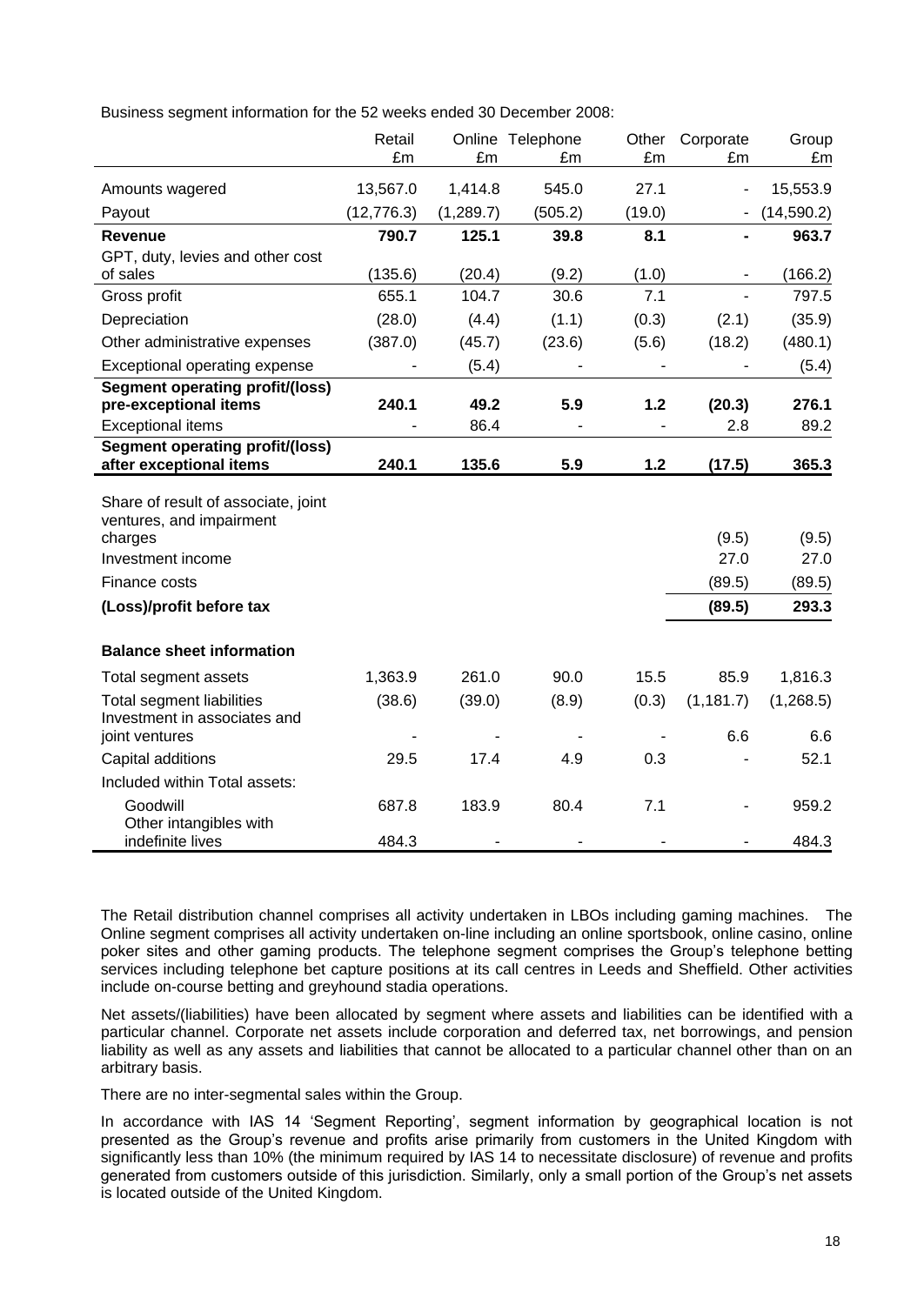# **Seasonality**

The Group"s overall profitability is primarily sensitive to sporting results, particularly on significant events that attract a large amount of stakes. However as the gaming element of revenue, relating to FOBT machines and William Hill Online, increases then this sensitivity is reduced. The comparator figures for 2008 include Euro 2008.

|                                    | <b>Assets</b><br>30 June |         | 1 July 30 December | <b>Liabilities</b><br>30 June | 30 December |            |  |
|------------------------------------|--------------------------|---------|--------------------|-------------------------------|-------------|------------|--|
|                                    | 2009                     | 2008    | 2008               | 2009                          | 2008        | 2008       |  |
|                                    | £m                       | £m      | £m                 | £m                            | £m          | £m         |  |
| Total segment assets/(liabilities) | 1,834.4                  | 1.718.7 | 1,816.3            | (888.3)                       | (1,265.4)   | (1,268.5)  |  |
| Current tax assets/(liabilities)   |                          |         | $\blacksquare$     | (45.4)                        | (41.8)      | (38.4)     |  |
| Deferred assets/(liabilities)      | 25.8                     | 11.2    | 19.6               | (169.0)                       | (172.1)     | (171.4)    |  |
| Total assets/(liabilities)         | 1,860.2                  | 1.729.9 | 1.835.9            | (1, 102.7)                    | (1,479.3)   | (1, 478.3) |  |

# **Reconciliation of segment assets /(liabilities) to the consolidated balance sheet**

# **3. Exceptional items**

Exceptional items are those items the Group considers to be one-off or material in nature that should be brought to the reader"s attention, in understanding the Group"s financial performance. Exceptional items are as follows:

|                                                                                                | 26 weeks<br>ended<br>30 June | 26 weeks<br>ended<br>1 July | 52 weeks<br>ended<br>30 December |
|------------------------------------------------------------------------------------------------|------------------------------|-----------------------------|----------------------------------|
|                                                                                                | 2009<br>£m                   | 2008<br>£m                  | 2008<br>£m                       |
| <b>Operating</b>                                                                               |                              |                             |                                  |
| Impairment of assets and costs in relation to termination of<br>NextGen programme <sup>1</sup> |                              | (2.5)                       | (4.0)                            |
| Integration costs in respect of William Hill Online <sup>2</sup>                               | (7.6)                        |                             | (1.4)                            |
| Impairment of joint ventures <sup>3</sup>                                                      |                              |                             | (5.4)                            |
|                                                                                                | (7.6)                        | (2.5)                       | (10.8)                           |
| <b>Non-Operating</b>                                                                           |                              |                             |                                  |
| Gain on disposal of William Hill Online <sup>4</sup>                                           |                              |                             | 86.4                             |
| Sale and leaseback of LBO properties <sup>5</sup>                                              |                              | 1.7                         | 2.8                              |
| Loss on disposal of joint venture <sup>6</sup>                                                 |                              | (1.4)                       | (1.2)                            |
| Refinancing costs <sup>7</sup>                                                                 | (1.6)                        |                             |                                  |
| Fair value loss on hedging arrangements <sup>8</sup>                                           | (2.4)                        |                             |                                  |
|                                                                                                | (4.0)                        | 0.3                         | 88.0                             |
| Total exceptional items                                                                        | (11.6)                       | (2.2)                       | 77.2                             |

1 In November 2007 the Board of Directors instigated a review of the NextGen programme. As a result of the review the programme was terminated. This decision resulted in an impairment charge of £20.9m in the 53 weeks ended 1 January 2008. During the 52 weeks ended 30 December 2008 further costs of £4.0m were incurred relating to this decision.

2 Integration costs of £7.6m have been incurred in relation to the WH Online transaction.

3 In 2008, the Group reviewed the carrying value of its Spanish joint venture, as a result of the deteriorating economic conditions in Spain, as required by IAS 31'impairment of assets'. This resulted in an impairment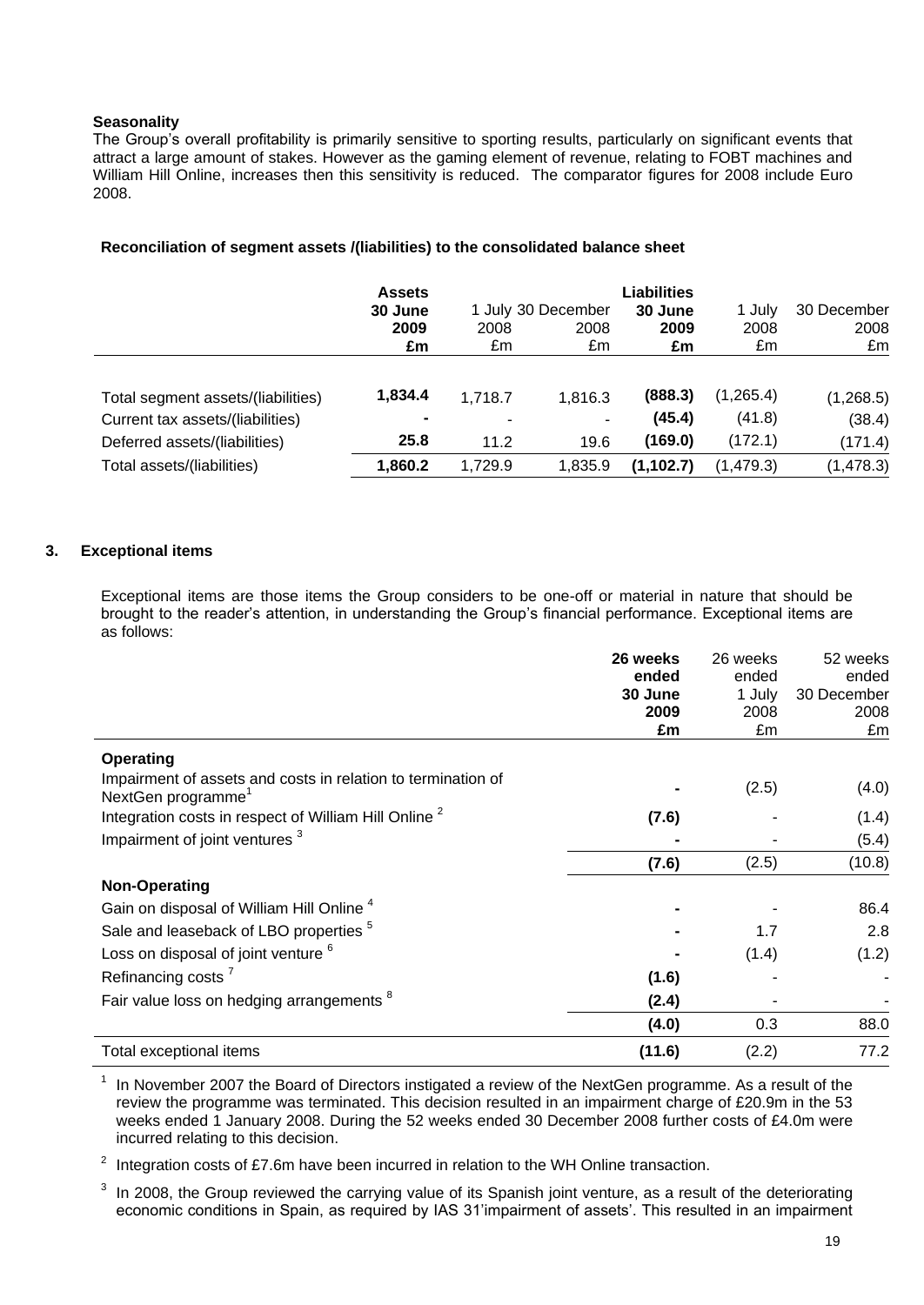charge of £5.4m in the 52 weeks to 30 December 2008. The interest in its Spanish joint ventures was impaired to its recoverable amount, based on a value in use calculation.

- $4\,$  WH Online in October 2008 the Group announced its intention to buy certain assets and companies from Playtech Limited in return for a share in its online business. The sale of part of its online business was completed on 30 December 2008 and generated a gain of £86.4m. The tax charge on this gain was low as there was not a disposal of the underlying assets for tax purposes.
- 5 Income in the 52 weeks to 30 December 2008 arose from the sale and leaseback of LBO properties and is shown net of costs.
- $6$  On 2 July 2008 the Group announced the sale of its Italian joint venture company, William Hill Codere Italia Srl to INTRALOT Italia spa. This resulted in a loss on disposal during the 52 week period ended 30 December 2008.
- <sup>7</sup> On 27 February 2009, the Group announced an underwritten rights issue and refinancing of its bank loans. Costs relating specifically to the bank refinancing have been capitalised and written off over the term of the facilities, leaving £1.6m expensed as an exceptional item.
- 8 The Group"s policy is to hedge variable interest rates on its loans at around 80% of the total exposure to variable interest rates, using an equal mixture of swaps and collars, with any movements in valuation taken to equity. The proceeds of the rights issue were used to pay down £350m of debt, resulting in the Group being overhedged. The Group has therefore de-designated three of its derivative contracts from hedge accounting and under IAS 39 reclassed the cumulative losses on these contracts to the income statement.

Exceptional tax credit/(charges) are as follows:

|                                                                             | 26 weeks | 26 weeks | 52 weeks           |
|-----------------------------------------------------------------------------|----------|----------|--------------------|
|                                                                             | ended    | ended    | ended              |
|                                                                             | 30 June  |          | 1 July 30 December |
|                                                                             | 2009     | 2008     | 2008               |
|                                                                             | £m       | £m       | £m                 |
| Tax relief expected in respect of assets impairment and costs in            |          |          |                    |
| relation to the termination of the NextGen programme                        |          | 0.7      | 1.1                |
| Integration costs in respect of William Hill Online <sup>2</sup>            | 2.0      |          | 0.3                |
| Impairment of joint ventures <sup>3</sup>                                   |          | (0.5)    |                    |
| Gain on disposal of William Hill Online <sup>4</sup>                        |          |          | (1.7)              |
| Deferred tax charge on held over capital gain on sale and                   |          |          |                    |
| leaseback of LBO's <sup>5</sup>                                             |          |          | (0.7)              |
| Deferred tax credit on fair value loss on hedging arrangements <sup>8</sup> | 0.7      |          |                    |
|                                                                             | 2.7      | 0.2      | (1.0)              |

#### **4. Investment income**

|                                                                                                                                              | 26 weeks<br>ended<br>30 June<br>2009<br>£m | 26 weeks<br>ended<br>1 July<br>2008<br>£m | 52 weeks<br>ended<br>30 December<br>2008<br>£m |
|----------------------------------------------------------------------------------------------------------------------------------------------|--------------------------------------------|-------------------------------------------|------------------------------------------------|
| Interest on bank deposits<br>Fair value gains on interest rate swaps and collars<br>transferred from equity for cash flow hedges of floating | 1.0                                        | 1.5                                       | 3.3                                            |
| rate debt                                                                                                                                    |                                            | 4.5                                       | 9.6                                            |
| Expected return on pension scheme assets (note 13)                                                                                           | 4.9                                        | 7.0                                       | 14.1                                           |
|                                                                                                                                              | 5.9                                        | 13.0                                      | 27.0                                           |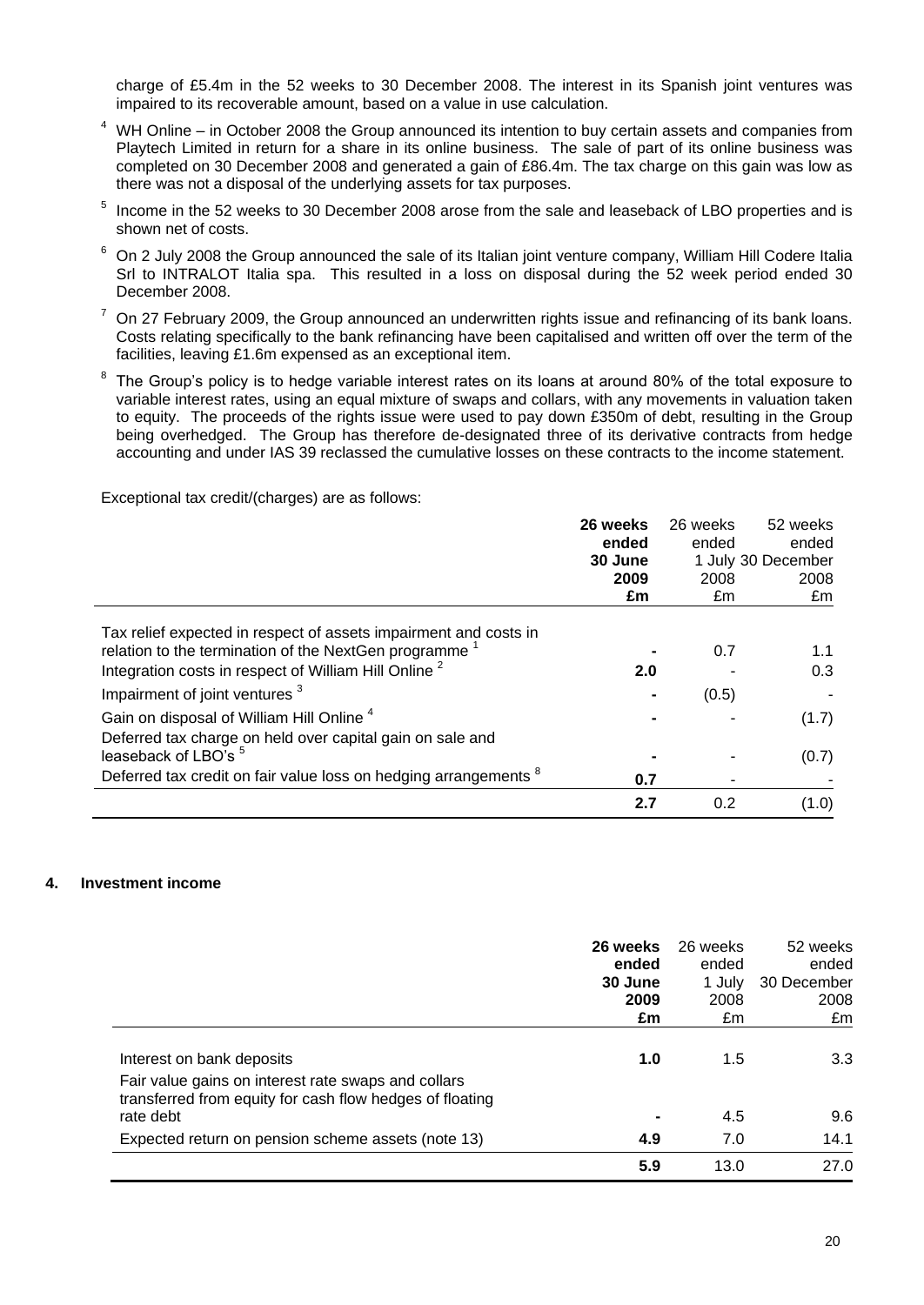# **5. Finance cost**

|                                                                                                         | 26 weeks<br>ended<br>30 June<br>2009<br>£m | 26 weeks<br>ended<br>1 July<br>2008<br>£m | 52 weeks<br>ended<br>30 December<br>2008<br>£m |
|---------------------------------------------------------------------------------------------------------|--------------------------------------------|-------------------------------------------|------------------------------------------------|
| Interest payable and similar charges:                                                                   |                                            |                                           |                                                |
| Bank loans and overdrafts                                                                               | 18.6                                       | 37.5                                      | 74.9                                           |
| Fair value losses on interest rate swaps and collars<br>transferred from equity for cash flow hedges of |                                            |                                           |                                                |
| floating rate debt                                                                                      | 8.9                                        |                                           |                                                |
| Amortisation of finance costs                                                                           | 0.7                                        | 0.7                                       | 1.8                                            |
| Net interest payable                                                                                    | 28.2                                       | 38.2                                      | 76.7                                           |
| Interest on pension scheme liabilities (note 13)                                                        | 6.4                                        | 6.6                                       | 12.8                                           |
| Exceptional interest payable (Fair value loss on hedging<br>arrangements)                               | 2.4                                        |                                           |                                                |
|                                                                                                         |                                            |                                           |                                                |
|                                                                                                         | 37.0                                       | 44.8                                      | 89.5                                           |

# **6. Tax on profit on ordinary activities**

The effective rate in respect of ordinary activities before exceptional costs and excluding associate and joint venture income is 25.5% (26 weeks ended 1 Jul 2008 - 27.6%; 52 weeks ended 30 December 2008 – 26.6%). This is lower than the statutory rate of 28% due to a lower effective tax rate on the income of William Hill Online. The prior year tax charge was lower than the statutory rate due to adjustments in respect of prior periods.

The effective rate in respect of ordinary activities after exceptional costs and excluding associate and joint venture income is 25.9% (26 weeks ended 1 July 2008 – 27.9%; 52 weeks ended 30 December 2008 – 19.7%).

# **7. Dividends proposed and paid**

|                                                           | 30 June<br>2009<br>Per share | 1 July<br>2008<br>Per share | 30 December<br>2008<br>Per share | 30 June<br>2009<br>£m | 1 July<br>2008<br>£m | 30 December<br>2008<br>£m |
|-----------------------------------------------------------|------------------------------|-----------------------------|----------------------------------|-----------------------|----------------------|---------------------------|
| Equity shares:<br>- current year interim<br>dividend paid |                              |                             | 7.75p                            | $\blacksquare$        |                      | 27.0                      |
| - prior year final<br>dividend paid                       | ۰                            | 15.50p                      | 15.50p                           | $\blacksquare$        | 53.8                 | 53.8                      |
|                                                           | $\blacksquare$               | 15.50p                      | 23.25p                           | $\blacksquare$        | 53.8                 | 80.8                      |
|                                                           |                              |                             |                                  |                       |                      |                           |
| Proposed dividend                                         | 2.5p                         | 7.75p                       | ٠                                | 17.4                  | 26.9                 |                           |

Under an agreement signed in November 2002, The William Hill Holdings 2001 Employee Benefit Trust agreed to waive all dividends. In addition, the Company does not pay dividends on shares held in treasury.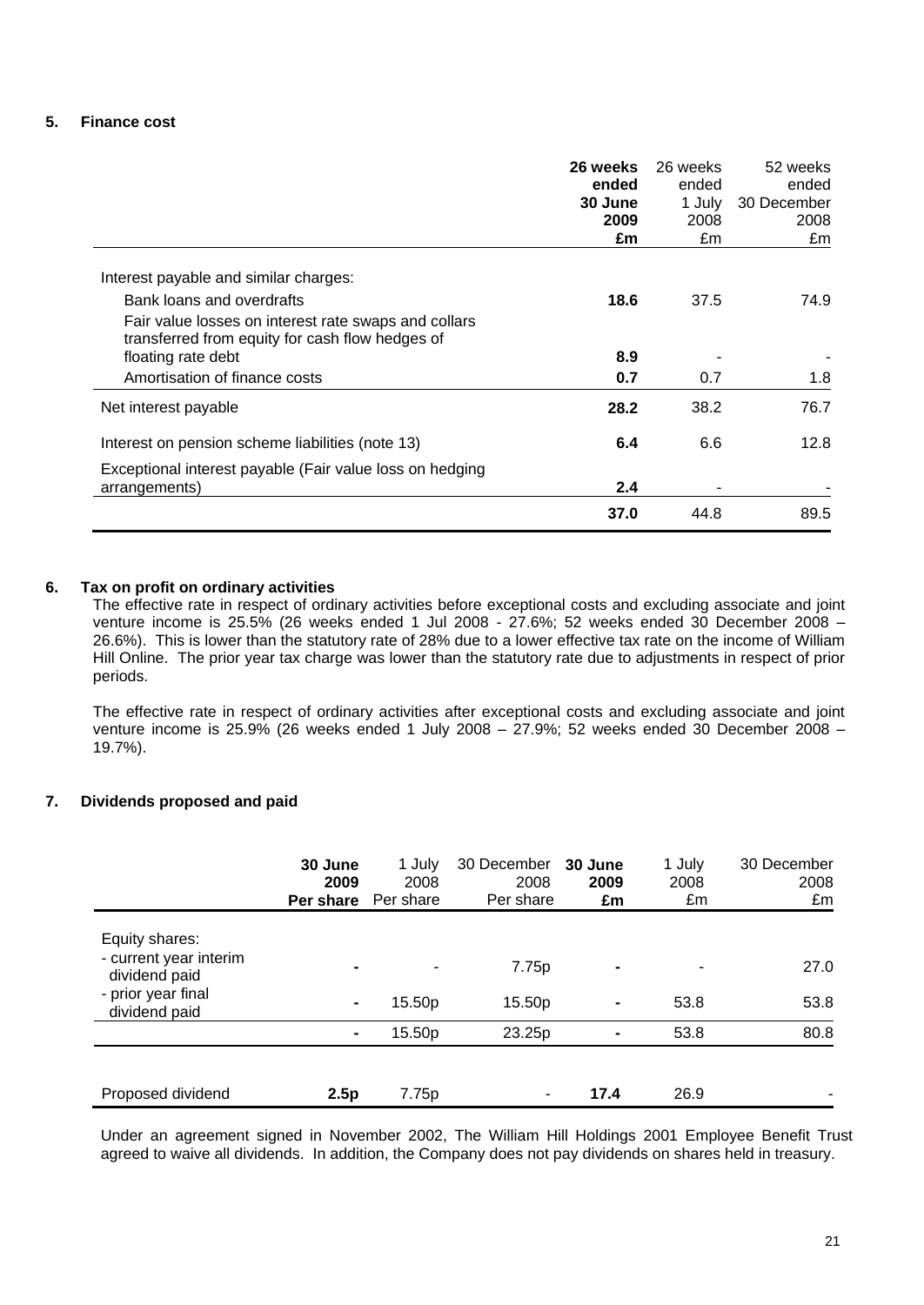# **8. Earnings per share**

The earnings per share figures for the respective periods are as follows:

|                                                                    | 26 weeks ended 30 June 2009 |                                                    |                | 26 weeks ended 1 July 2008<br>(Restated) |                                                          |                |  |
|--------------------------------------------------------------------|-----------------------------|----------------------------------------------------|----------------|------------------------------------------|----------------------------------------------------------|----------------|--|
|                                                                    | <b>Basic</b>                | <b>Potentially</b><br>dilutive<br>share<br>options | <b>Diluted</b> |                                          | <b>Basic Potentially</b><br>dilutive<br>share<br>options | <b>Diluted</b> |  |
| Profit after tax for the financial<br>period £m                    | 58.7                        |                                                    | 58.7           | 79.7                                     |                                                          | 79.7           |  |
| Exceptional items (note 3)<br>Exceptional items - tax credit       | 11.6                        |                                                    | 11.6           | 2.2                                      |                                                          | 2.2            |  |
| (note 3)                                                           | (2.7)                       |                                                    | (2.7)          | (0.2)                                    |                                                          | (0.2)          |  |
| Amortisation of intangibles                                        | 2.8                         |                                                    | 2.8            |                                          |                                                          |                |  |
| Amortisation - tax credit                                          | (0.7)                       |                                                    | (0.7)          |                                          |                                                          |                |  |
| Profit after tax for the financial<br>period before adjusted items | 69.7                        |                                                    | 69.7           | 81.7                                     |                                                          | 81.7           |  |
| Weighted average number of<br>shares (million)                     | 586.6                       | 5.7                                                | 592.3          | 494.0                                    | 2.4                                                      | 496.4          |  |
|                                                                    |                             |                                                    |                |                                          |                                                          |                |  |
| Earnings per share (pence)                                         | 10.0                        | (0.1)                                              | 9.9            | 16.1                                     |                                                          | 16.1           |  |
| <b>Exceptional items</b>                                           | 1.5                         |                                                    | 1.5            | 0.4                                      |                                                          | 0.4            |  |
| Amortisation of intangibles                                        | 0.4                         |                                                    | 0.4            |                                          |                                                          |                |  |
| Earnings per share - adjusted                                      | 11.9                        | (0.1)                                              | 11.8           | 16.5                                     |                                                          | 16.5           |  |

|                                    | 52 weeks ended 30 December 2008 |                |                |
|------------------------------------|---------------------------------|----------------|----------------|
|                                    |                                 |                |                |
|                                    | Basic                           | Potentially    | <b>Diluted</b> |
|                                    |                                 | dilutive share |                |
|                                    |                                 | options        |                |
| Profit after tax for the financial |                                 |                |                |
| period £m                          | 234.0                           |                | 234.0          |
| Exceptional items (note 3)         | (77.2)                          |                | (77.2)         |
| Exceptional items - tax charge     |                                 |                |                |
| (note 3)                           | 1.0                             |                | 1.0            |
| Profit after tax for the financial |                                 |                |                |
| period before exceptional items    | 157.8                           |                | 157.8          |
| Weighted average number of         |                                 |                |                |
| shares (million)                   | 494.4                           | 2.6            | 497.0          |
|                                    |                                 |                |                |
| Earnings per share (pence)         | 47.3                            | (0.2)          | 47.1           |
| Exceptional items                  | (15.4)                          |                | (15.4)         |
| Earnings per share - adjusted      | 31.9                            | (0.2)          | 31.7           |

The comparator figures have been restated to take into account the impact of the rights issue in line with IAS 33.

An adjusted earnings per share, based on profit for the prior period before exceptional items and amortisation of intangibles, has been presented in order to highlight the underlying performance of the Group.

The basic weighted average number of shares excludes shares held by The William Hill Holdings 2001 Employee Benefit Trust and those shares held in treasury as such shares do not qualify for dividends. The effect of this is to reduce the average number of shares by 5.7million in the 26 weeks ended 30 June 2009 (26 weeks ended 1 July 2008 – 6.4million and 52 weeks ended 30 December 2008 – 6.2million).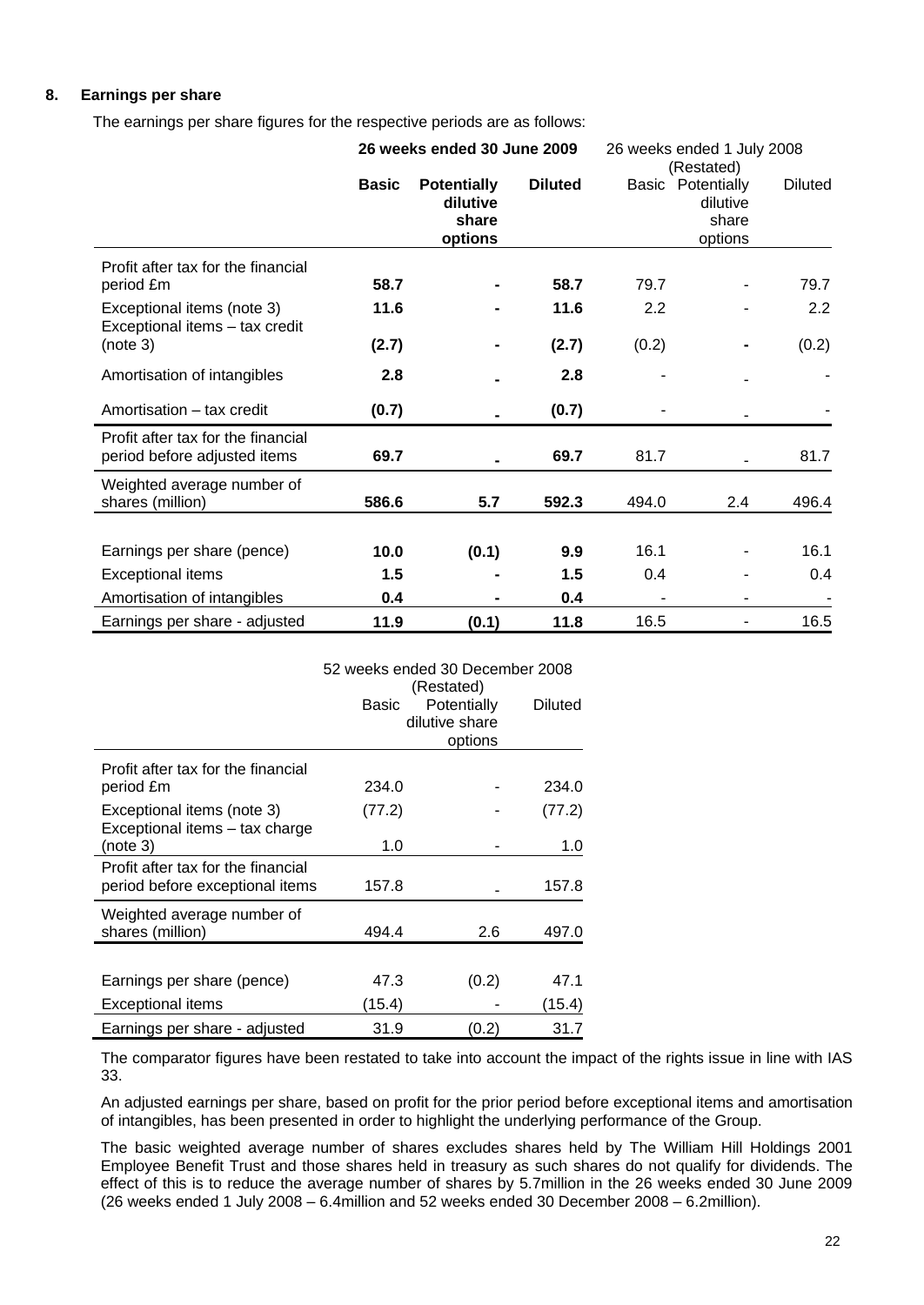# **9. Reserves**

|                                                                       |           |                       |                 |             |        | Hedging             |          |        |
|-----------------------------------------------------------------------|-----------|-----------------------|-----------------|-------------|--------|---------------------|----------|--------|
|                                                                       | Called-   |                       | Capital         |             |        | and                 |          |        |
|                                                                       | <b>up</b> |                       | Share redemp-   |             | Own    | transl-             |          |        |
|                                                                       |           | share premium         |                 | tion Merger | shares | ation               | Retained |        |
|                                                                       | £m        | capital account<br>£m | reserve reserve |             | £m     | held reserves<br>£m | earnings | Total  |
|                                                                       |           |                       | £m              | £m          |        |                     | £m       | £m     |
| At 2 January 2008                                                     | 35.4      |                       | 6.8             | (26.1)      | (34.4) | 3.2                 | 248.2    | 233.1  |
| Profit for the financial period                                       |           |                       |                 |             |        | $\blacksquare$      | 234.0    | 234.0  |
| Dividends paid (note 7)                                               |           |                       |                 |             |        |                     | (80.8)   | (80.8) |
| Items taken directly to statement of<br>recognised income and expense |           |                       |                 |             |        | (20.3)              | (22.7)   | (43.0) |
| Credit recognised in respect of share<br>remuneration                 |           |                       |                 |             |        |                     | 4.1      | 4.1    |
| Tax receipt in respect of share<br>remuneration                       |           |                       |                 |             |        |                     | 8.9      | 8.9    |
| Transfer to income                                                    |           |                       |                 |             |        | (9.6)               |          | (9.6)  |
| Transfer of own shares to recipients                                  |           |                       |                 |             | 3.3    |                     | (2.4)    | 0.9    |
| Exchange differences on translation of<br>overseas operations         |           |                       |                 |             |        | 0.5                 |          | 0.5    |
| At 30 December 2008                                                   | 35.4      |                       | 6.8             | (26.1)      | (31.1) | (26.2)              | 389.3    | 348.1  |
| Profit for the financial period                                       |           |                       |                 |             |        |                     | 58.7     | 58.7   |
| Rights issue (note 12)                                                | 34.8      | 317.7                 |                 |             |        |                     |          | 352.5  |
| Items taken directly to statement of<br>recognised income and expense |           |                       |                 |             |        | (8.5)               | (14.8)   | (23.3) |
| Credit recognised in respect of share<br>remuneration                 |           |                       |                 |             |        |                     | 2.6      | 2.6    |
| Transfer to income                                                    |           |                       |                 |             |        | 11.3                |          | 11.3   |
| Transfer of own shares to recipients                                  |           |                       |                 |             | 1.3    | ٠                   | (1.2)    | 0.1    |
| Exchange differences on translation of<br>overseas operations         |           |                       |                 |             |        | (0.4)               |          | (0.4)  |
| At 30 June 2009                                                       | 70.2      | 317.7                 | 6.8             | (26.1)      | (29.8) | (23.8)              | 434.6    | 749.6  |

Own shares held comprise:

|                           | 30 June 2009<br><b>Number Nominal</b> |                 |                             | 1 July 2008 |    | 30 December 2008    |                          |            |
|---------------------------|---------------------------------------|-----------------|-----------------------------|-------------|----|---------------------|--------------------------|------------|
|                           | οf                                    | value Cost      | Number of Nominal<br>shares | value Cost  |    | Number of<br>shares | Nominal<br>value         | Cost       |
|                           | shares                                | £m<br>£m        |                             | £m          | £m |                     | £m                       | £m         |
| William Hill Holdings EBT | 3,809,000                             | 0.420.3         | 32,000                      | ۰           | ۰  | 1.000               | $\overline{\phantom{a}}$ |            |
| Treasury shares           | 1,789,000                             | $0.2 \quad 9.5$ | 6.297.000                   |             |    | 0.6 33.5 5,846,000  |                          | $0.6$ 31.1 |
|                           | 5,598,000                             | $0.6$ 29.8      | 6,329,000                   |             |    | 0.6 33.5 5,847,000  | 0.6 <sup>°</sup>         | - 31.1     |

The shares held in treasury were purchased at a weighted average price of £5.32. At 30 June 2009 the total market value of own shares held in treasury and in the Trust was £11.0m.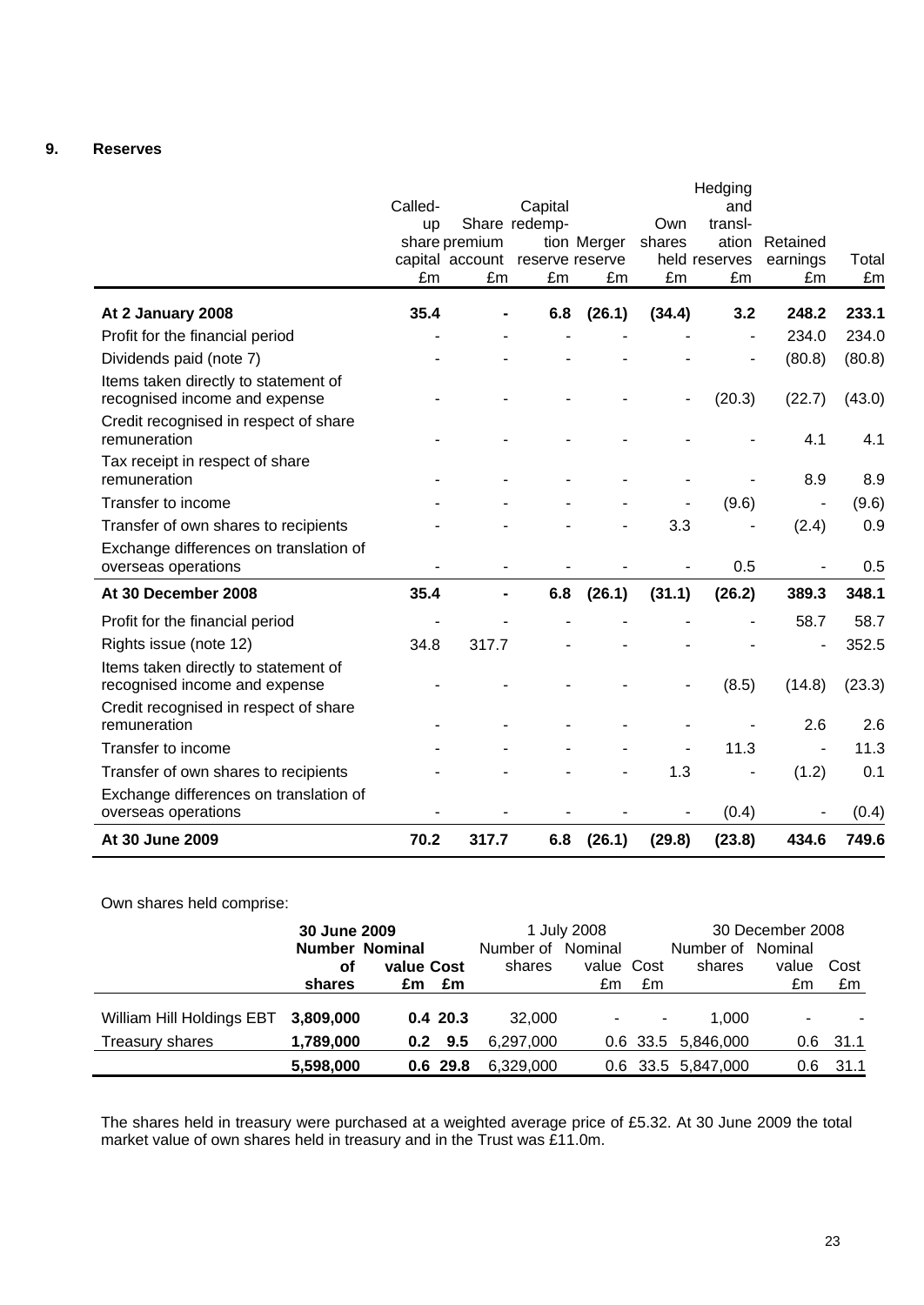# **10. Minority interest**

|                                          | £m     |
|------------------------------------------|--------|
|                                          |        |
| At 1 January 2008                        | ۰      |
| William Hill Online                      | 9.5    |
| At 30 December 2008                      | 9.5    |
| William Hill Online - profit atributable | 9.1    |
| William Hill Online - dividends paid     | (10.7) |
| At 30 June 2009                          | 7.9    |

The minority interest relates to the share in William Hill Online owned by Playtech Limited.

# **11. Notes to the cash flow statement**

|                                                                                                   | 26 weeks<br>ended | 26 weeks<br>ended | 52 weeks<br>ended          |
|---------------------------------------------------------------------------------------------------|-------------------|-------------------|----------------------------|
|                                                                                                   | 30 June<br>2009   | 2008              | 1 July 30 December<br>2008 |
|                                                                                                   | £m                | £m                | £m                         |
| Operating profit before exceptional items<br>Adjustments for:                                     | 131.8             | 145.1             | 278.6                      |
| Share of result of associates and joint ventures                                                  | 0.4               | 1.4               | 2.9                        |
| Depreciation of property, plant and equipment                                                     | 14.5              | 13.9              | 29.5                       |
| Amortisation of computer software                                                                 | 4.0               | 2.2               | 6.4                        |
| Amortisation of Trade names, affiliates and NCA<br>Loss/(gain) on disposal of property, plant and | 2.8               |                   |                            |
| equipment                                                                                         | 0.2               | (0.3)             | (0.7)                      |
| Gain on disposal of LBOs                                                                          | (0.6)             | (0.7)             | (0.1)                      |
| Cost charged in respect of share remuneration                                                     | 2.6               | 1.6               | 4.1                        |
| Defined benefit pension cost less cash contributions                                              | (0.2)             | 0.8               | (7.6)                      |
| Foreign exchange reserve movement                                                                 | (0.4)             | 0.3               | 0.5                        |
| Exceptional operating expense                                                                     | (5.3)             |                   | (2.4)                      |
| Movement on financial derivatives                                                                 | (2.0)             | (2.5)             | 0.2                        |
| Operating cash flows before movements in working<br>capital:                                      | 147.8             | 161.8             | 311.4                      |
| Decrease in inventories                                                                           | 0.1               | 0.2               | 0.1                        |
| Increase in receivables                                                                           | (10.1)            | (0.7)             | (2.7)                      |
| Increase/(decrease) in payables                                                                   | 10.4              | (12.9)            | (1.4)                      |
| Cash generated by operations                                                                      | 148.2             | 148.4             | 307.4                      |
| Income taxes paid                                                                                 | (20.9)            | (17.6)            | (38.1)                     |
| Interest paid                                                                                     | (40.1)            | (37.2)            | (59.4)                     |
| Net cash from operating activities                                                                | 87.2              | 93.6              | 209.9                      |

Cash and cash equivalents (which are presented as a single class of assets on the face of the balance sheet) comprise cash at bank and other short-term highly liquid investments with a maturity of three months or less.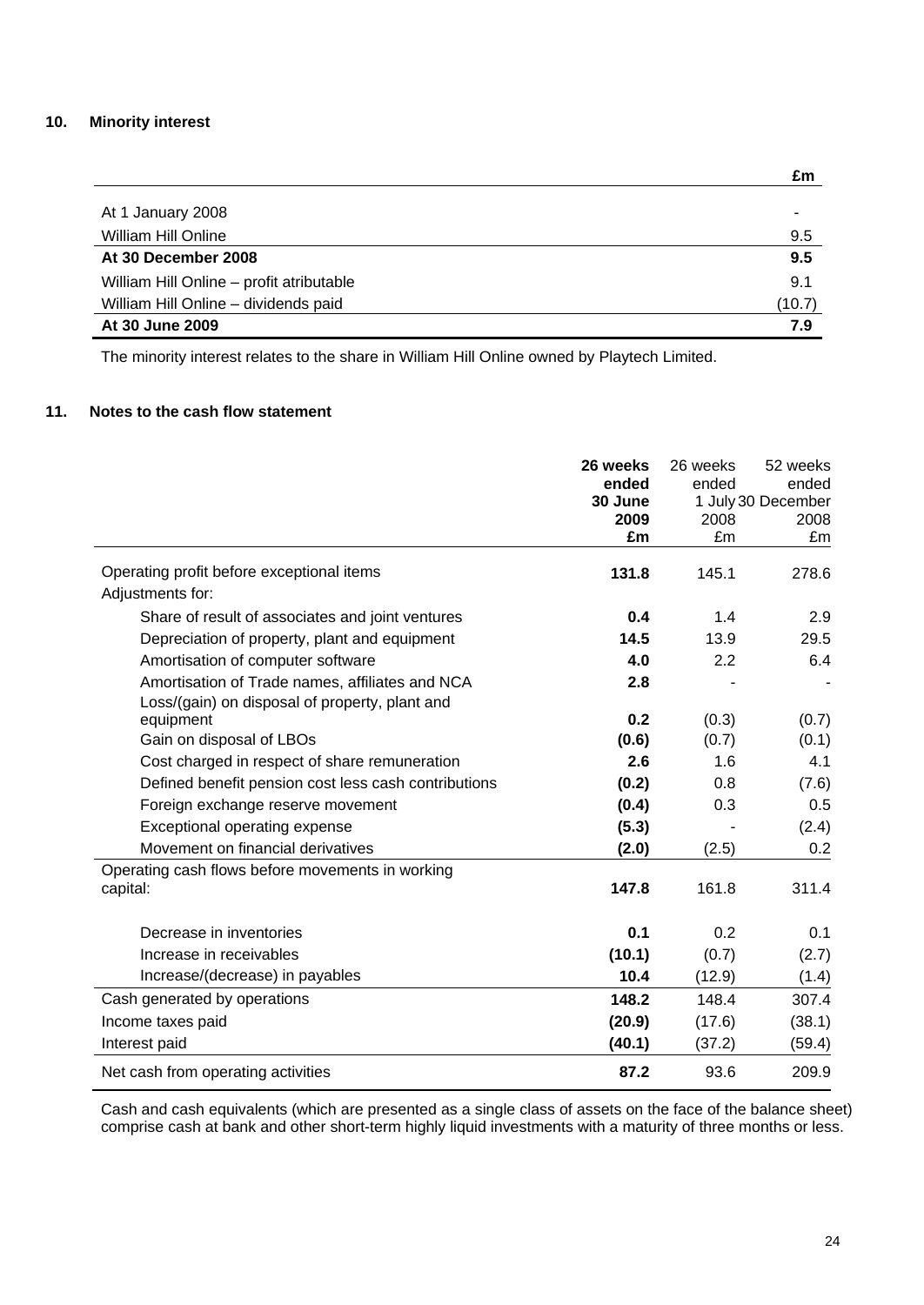# **Analysis and reconciliation of net debt:**

|                                    | 30 December<br>2008 Cash flow |       | Other<br>non-cash<br>items | 30 June<br>2009 |
|------------------------------------|-------------------------------|-------|----------------------------|-----------------|
|                                    | £m                            | £m    | £m                         | £m              |
| Analysis of net debt               |                               |       |                            |                 |
| Cash and cash equivalents at bank  |                               |       |                            |                 |
| and in hand                        | 76.5                          | 4.6   | $\blacksquare$             | 81.1            |
| Debt due within one year           | (0.8)                         | 0.5   | $\blacksquare$             | (0.3)           |
| Debts due after more than one year | (1,068.4)                     | 395.0 | (0.7)                      | (674.1)         |
| Total                              | (992.7)                       | 400.1 | (0.7)                      | (593.3)         |

Cash and cash equivalents at bank include amounts held on behalf of clients, in respect of deposits received and customer winnings.

# **12. Borrowings and rights issue**

On 27 February 2009, the Group entered into new banking facilities to provide funding of £838.5m from 2010. In addition, on 8 April 2009, the Group issued 347,927,441 ordinary shares of 10 pence at £1.05 by means of a 1 for 1 rights issue. The proceeds of the rights issue, net of fees and expenses, were principally used to repay debt. The table below summarises the Group"s borrowings:

|                                                                                       | 30 June<br>2009<br>£m | 1 July<br>2008<br>£m | 30 December<br>2008<br>£m |
|---------------------------------------------------------------------------------------|-----------------------|----------------------|---------------------------|
| <b>Borrowings:</b>                                                                    |                       |                      |                           |
| <b>Bank loans</b>                                                                     | 673.7                 | 1,127.2              | 1,068.0                   |
| Obligations under finance leases                                                      | 0.7                   | 1.0                  | 1.2                       |
|                                                                                       | 674.4                 | 1,128.2              | 1,069.2                   |
| The borrowings are repayable as follows:                                              |                       |                      |                           |
| On demand or within one year                                                          | 0.3                   | 0.7                  | 0.8                       |
| In the second year                                                                    | 0.4                   | 880.3                | 820.4                     |
| In the third to fifth years inclusive                                                 | 675.0                 | 250.0                | 250.0                     |
|                                                                                       | 675.7                 | 1,131.0              | 1,071.2                   |
| Less: expenses relating to loan                                                       | (1.3)                 | (2.8)                | (2.0)                     |
|                                                                                       | 674.4                 | 1,128.2              | 1,069.2                   |
| Less: amount due for settlement within 12 months (shown<br>under current liabilities) | (0.3)                 | (0.7)                | (0.8)                     |
|                                                                                       | 674.1                 | 1,127.5              | 1,068.4                   |

Following the refinancing announced in February 2009, the Group has the following facilities:

A £350m term loan, repayable on 1 March 2010 (Facility A);

A £350m revolving credit facility, available until 1 March 2010 (Facility B); and

A £250m term loan, repayable in July 2011.

In the 26 weeks ended 30 June 2009, the Company has paid back principal amounts as follows:

Facility A (Term loan) - £250m; and

Facility B (Revolving credit draw down facility) - £145m.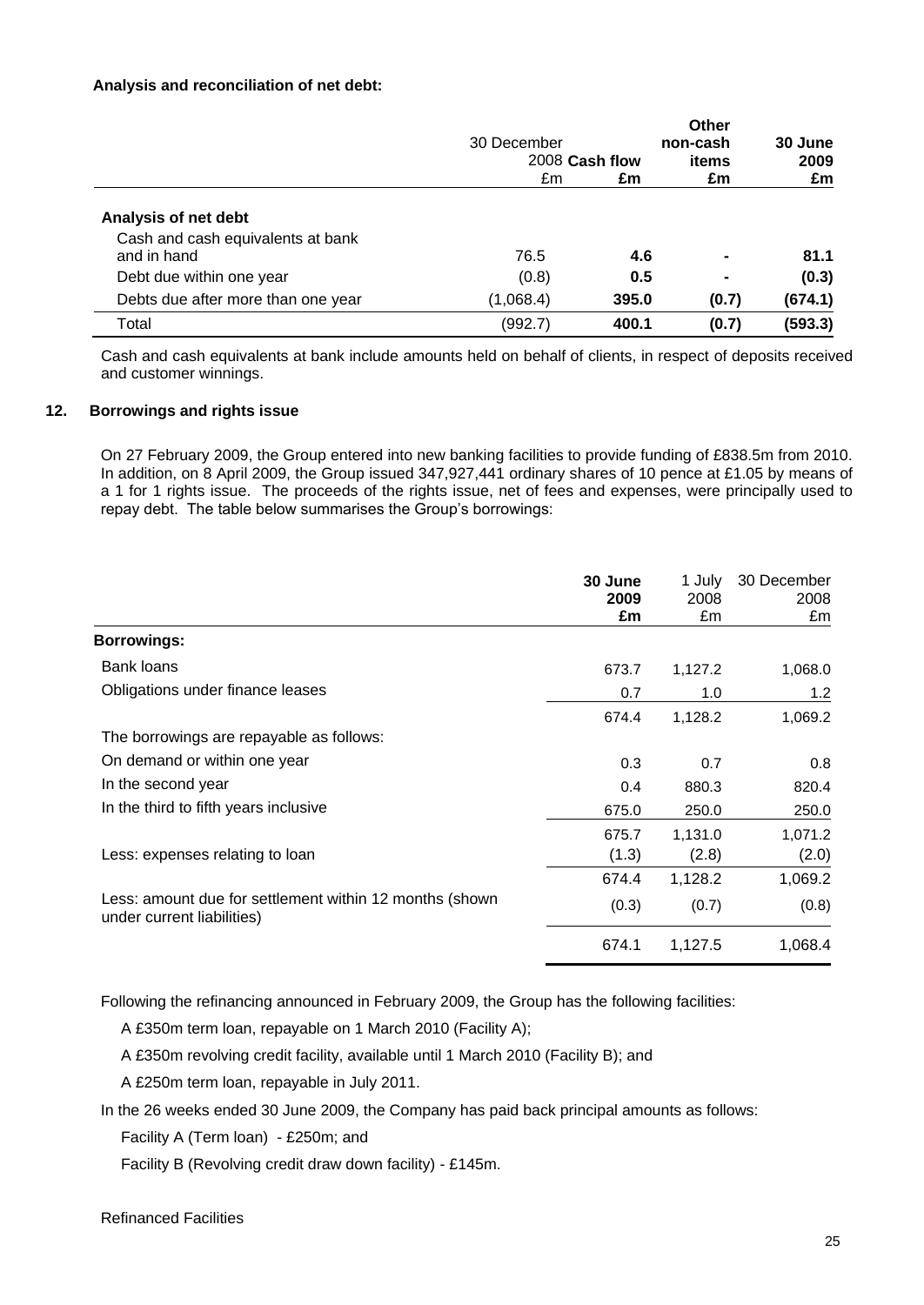From 1 March 2010, the Group will have the following facilities:

A £250m term loan, repayable in July 2011;

A £538.5m term and revolving facilities, maturing in March 2012; and

A £50m one-year facility, repayable in February 2011.

These facilities will be used to repay debt maturing in March 2010, and have been shown as a Non-current liability as the terms of them are not substantially different from the existing facility.

The finance fees on the new facilities have been allocated to the term loan and revolving facility in proportion to the amounts available under each facility. At 30 June 2009 these amounts have been capitalised as prepayments in the consolidated balance sheet and they will be amortised on a straight-line basis over the period for which the facilities remain available.

# **13. Retirement benefit schemes**

The Group operates a number of defined contribution and defined benefit pension schemes in the United Kingdom and Republic of Ireland. The UK schemes are operated under a single trust and the assets of all the schemes held separately from those of the Group in funds under the control of trustees. The respective costs of these schemes are as follows:

|                                                            | 26 weeks | 26 weeks | 52 weeks    |
|------------------------------------------------------------|----------|----------|-------------|
|                                                            | ended    | ended    | ended       |
|                                                            | 30 June  | 1 July   | 30 December |
|                                                            | 2009     | 2008     | 2008        |
|                                                            | £m       | £m       | £m          |
|                                                            |          |          |             |
| Defined contribution scheme (charged to operating profit)  | 1.1      | 1.0      | 2.0         |
| Defined benefit scheme (charged to operating profit)       | 2.7      | 3.2      | 6.4         |
| Defined benefit scheme charged/(credited) to finance costs | 1.5      | (0.5)    | (1.3)       |
| Defined benefit scheme charged to statement of             |          |          |             |
| recognised income and expense                              | 20.6     | 32.9     | 31.5        |
|                                                            | 25.9     | 36.6     | 38.6        |

# **Disclosure of principal assumptions**

The financial assumptions used by the actuary in determining the present value of the defined benefit scheme's liabilities were:

|                                         | 30 June<br>2009 | 2008  | 1 July 30 December<br>2008 |
|-----------------------------------------|-----------------|-------|----------------------------|
|                                         |                 |       |                            |
| Rate of increase of salaries            | 4.40%           | 4.75% | 3.75%                      |
| Rate of increase of pensions in payment | 3.40%           | 3.75% | 2.75%                      |
| Discount rate                           | 6.25%           | 6.25% | 6.00%                      |
| Rate of increase in inflation           | 3.40%           | 3.75% | 2.75%                      |

In accordance with the accounting standard, the discount rate has been determined by reference to market yields at the balance sheet date on high quality fixed income investments at a term consistent with the expected duration of the liabilities. Price inflation is determined by the difference between the yields on fixed and index-linked government bonds with an adjustment to allow for differences in the demand for these bonds, which can distort this figure. The Bank of England target inflation rate has also been considered in setting this assumption. The expected rate of salary growth and pension increases are set with reference to the expected rate of inflation.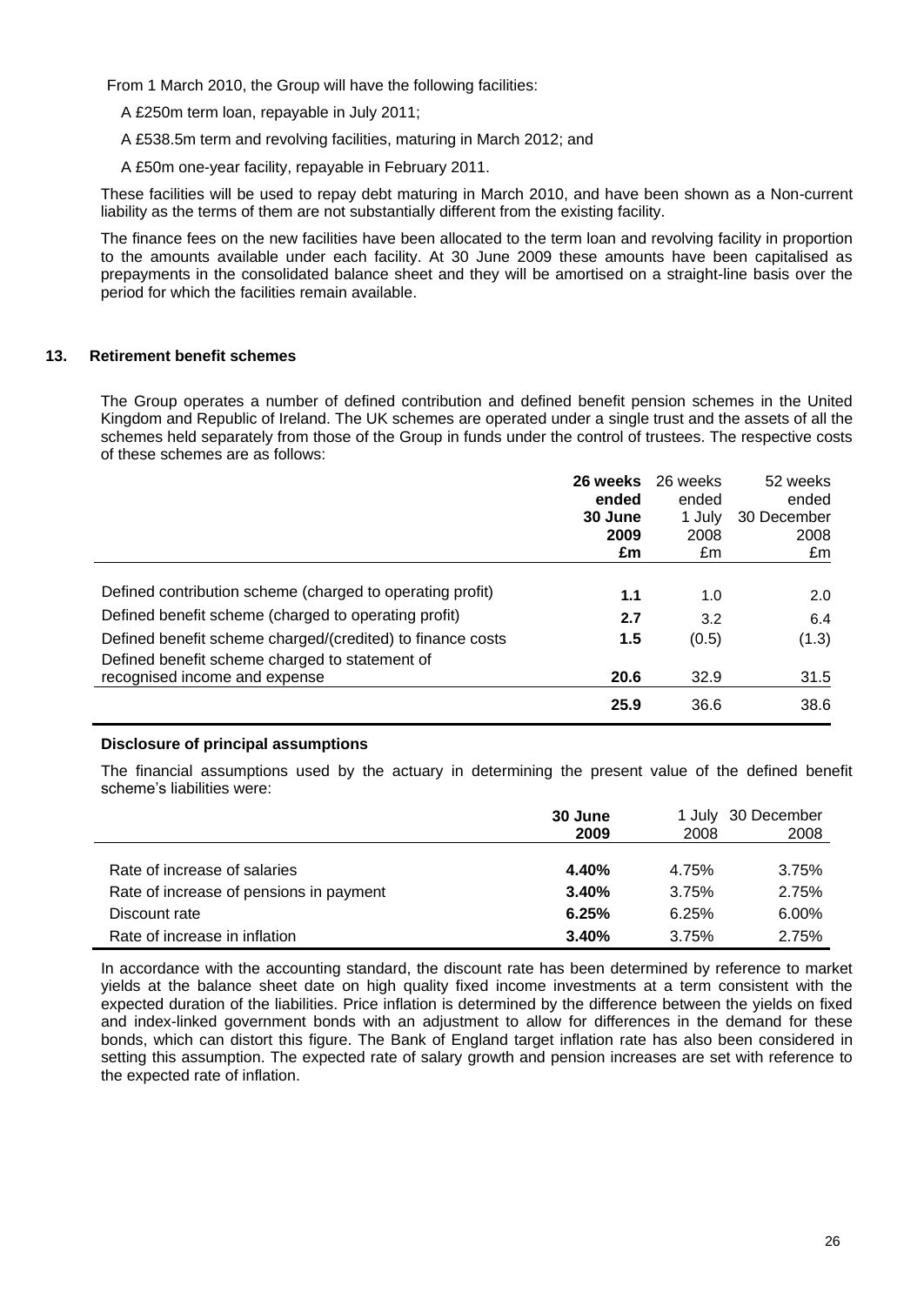The assets in the scheme and their expected rate of return are set out in the table below. The expected rate of return is determined by taking the long term rates of return available on government and corporate bonds at the balance sheet date. The expected return on equities is calculated by applying a suitable "risk premium" to the return on government bonds having regard to historic returns and long-term future expectations.

|                                     | <b>Expected</b> | 30 June 2009 | Expected | 1 July 2008 | Expected | 30 December 2008 |
|-------------------------------------|-----------------|--------------|----------|-------------|----------|------------------|
|                                     | return          | value        | return   | value       | return   | value            |
|                                     | $\%$            | £m           | %        | £m          | %        | £m               |
| Equities                            | 6.30            | 95.2         | 7.00     | 153.0       | 5.90     | 91.4             |
| Corporate Bonds                     | 6.25            | 29.9         | 6.25     | 19.7        | 6.00     | 28.4             |
| Gilts and Cash                      | 4.30            | 65.1         | 5.00     | 35.7        | 3.90     | 69.6             |
| Total market value of assets        |                 | 190.2        |          | 208.4       |          | 189.4            |
| Present value of scheme liabilities |                 | (238.0)      |          | (244.9)     |          | (215.3)          |
| Deficit in scheme                   |                 | (47.8)       |          | (36.5)      |          | (25.9)           |

Movements in the present value of defined benefit obligations in the current period were as follows:

|                                   | 26 weeks<br>ended<br>30 June<br>2009<br>£m | 26 weeks<br>ended<br>1 July<br>2008<br>£m | 52 weeks<br>ended<br>30 December<br>2008<br>£m |
|-----------------------------------|--------------------------------------------|-------------------------------------------|------------------------------------------------|
| At beginning of period            | 215.3                                      | 232.5                                     | 232.5                                          |
| Movement in period:               |                                            |                                           |                                                |
| Service cost                      | 2.5                                        | 3.1                                       | 6.2                                            |
| Interest cost                     | 6.4                                        | 6.6                                       | 12.8                                           |
| Contributions from scheme members | 0.5                                        | 0.6                                       | 1.1                                            |
| Actuarial losses/(gains)          | 16.9                                       | 6.1                                       | (30.6)                                         |
| Benefits paid                     | (3.9)                                      | (4.1)                                     | (6.9)                                          |
| Past service cost                 | 0.3                                        | 0.1                                       | 0.2                                            |
| At end of period                  | 238.0                                      | 244.9                                     | 215.3                                          |

Movements in the present value of fair value of scheme assets in the current period were as follows:

|                                             | 26 weeks | 26 weeks | 52 weeks           |
|---------------------------------------------|----------|----------|--------------------|
|                                             | ended    | ended    | ended              |
|                                             | 30 June  |          | 1 July 30 December |
|                                             | 2009     | 2008     | 2008               |
|                                             | £m       | £m       | £m                 |
| At beginning of period                      | 189.4    | 229.2    | 229.2              |
| Movement in period:                         |          |          |                    |
| Expected return on scheme assets            | 4.9      | 7.0      | 14.1               |
| <b>Actuarial losses</b>                     | (3.7)    | (26.8)   | (62.1)             |
| Contributions from the sponsoring companies | 3.0      | 2.5      | 13.9               |
| Contributions from scheme members           | 0.5      | 0.6      | 1.1                |
| Benefits paid                               | (3.9)    | (4.1)    | (6.8)              |
| At end of period                            | 190.2    | 208.4    | 189.4              |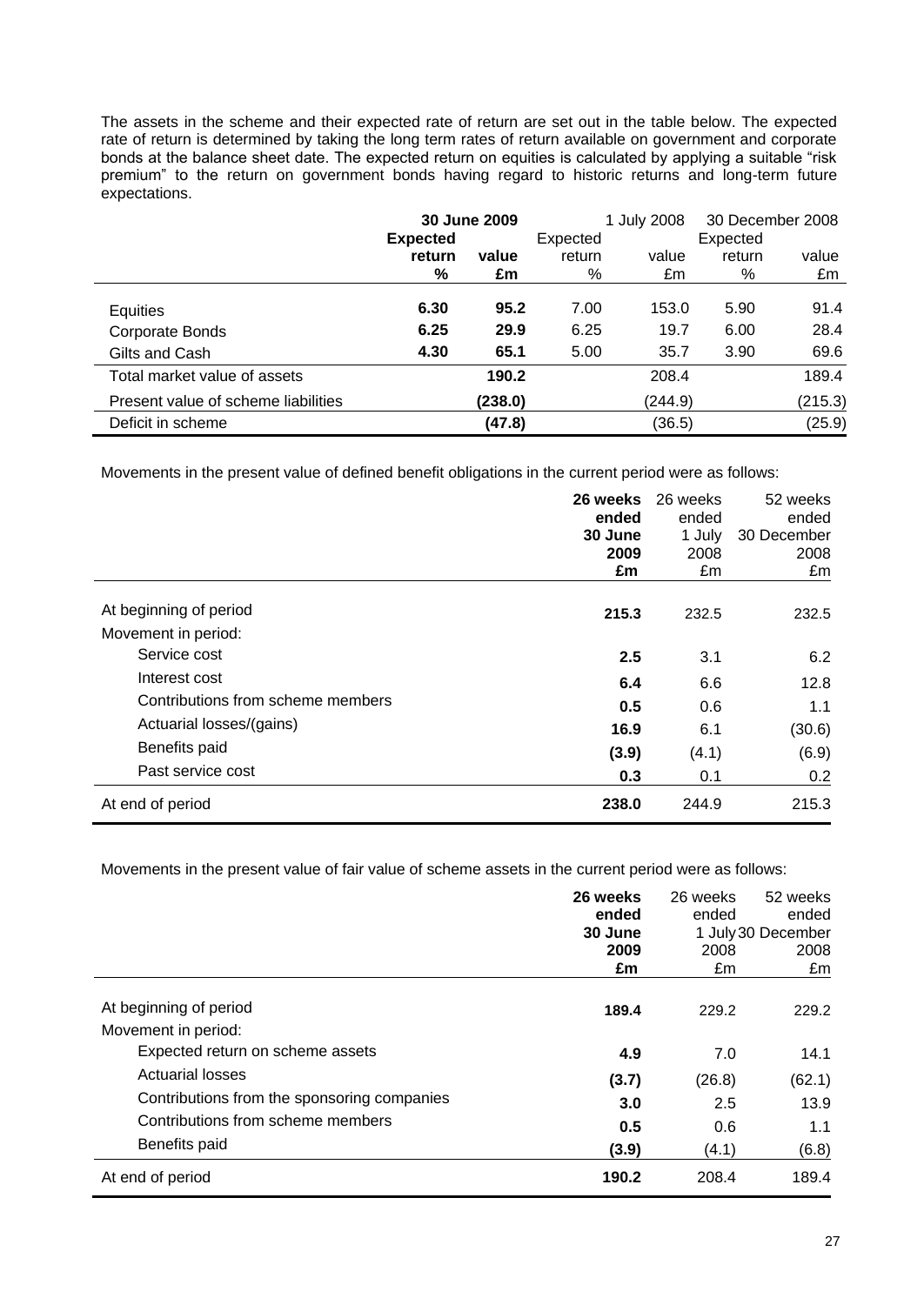# **14. Related party transactions**

Transactions between the Company and its subsidiaries, which are related parties, have been eliminated on consolidation and are not disclosed in this note. Transactions between the Group and its associate and joint ventures are disclosed below.

# **Trading transactions**

# **Associate**

The Group holds an investment of 19.5% of the ordinary share capital of Satellite Information Services (Holdings) Limited (SIS). During the period the Group made purchases of £15.8m (26 weeks ended 1 July 2008 - £15.2m; 52 weeks ended 30 December 2008 – £31.2m) from Satellite Information Services Limited, a subsidiary of the Group's associated undertaking, SIS. At 30 June 2009 the amount payable to Satellite Information Services Limited by the Group was £nil (1 July 2008 – £0.1m; 30 December 2008 - £nil). Purchases were made at market price. The amounts outstanding are unsecured and will be settled in cash. No guarantees have been given or received.

# **Joint ventures**

The Group holds investments in the following companies Codere Apuestas SA, Codere Apuestas Espana SL, and Garaipen Victoria Apustuak SL, which form the Groups joint ventures, details of which are given in the 2008 Annual Report. During the period the Group recharged certain administrative expenses totaling £0.4m (26 weeks ended 1 July 2008 - £0.9m; 52 weeks ended 30 December 2008 – £1.7m), incurred on behalf of the joint ventures, back to them.

At 30 June 2009 £0.4m was receivable from the Group's joint ventures (1 July 2008 £2.2m; 30 December 2008 £nil).

At 30 June 2009 the Group had guarantee arrangements with the Royal Bank of Scotland totaling £5.8m, in respect of conditions contained in various licences and concessions awarded to the joint ventures (1 July 2008 - £5.3m; 30 December 2008 - £6.6m).

# **William Hill PLC**

# **Interim results for the 26 weeks ended 30 June 2009**

#### **Responsibility statement**

We confirm that to the best of our knowledge:

- (a) The condensed set of financial statements has been prepared in accordance with IAS 34 "Interim Financial Reporting";
- (b) The interim management report includes a fair review of the important events during the first 26 weeks and description of the principal risks and uncertainties for the remaining 26 weeks of the financial period, as required by DTR 4.2.7R; and
- (c) The interim management report includes a fair review of disclosure of related party transactions and changes therein, as required by DTR 4.2.8R.

By order of the Board,

R.J. Topping S.P. Lane Director **Director** Director 4 August 2009 4 August 2009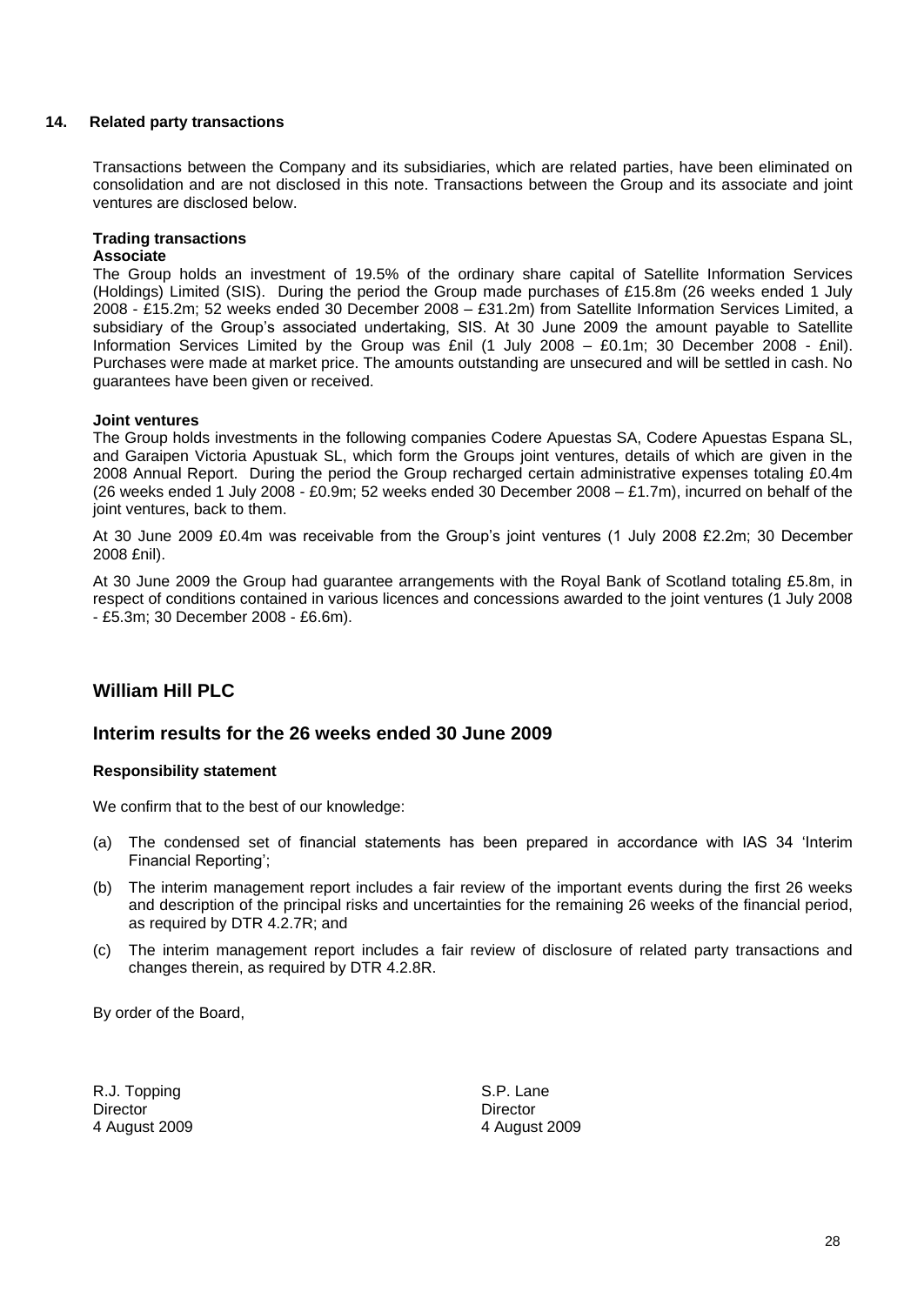# **Independent Review report to William Hill PLC**

# **Introduction**

We have been engaged by the Company to review the condensed set of financial statements in the interim management report for the 26 week period ended 30 June 2009, which comprises the consolidated income statement, the consolidated statement of recognised income and expense, the consolidated balance sheet, the consolidated cash flow statement and related notes 1 to 14. We have read the other information contained in the interim management report and considered whether it contains any apparent misstatements or material inconsistencies with the information in the condensed set of financial statements.

This report is made solely to the Company in accordance with International Standard on Review Engagements (UK and Ireland) 2410, "Review of Interim Financial Information Performed by the Independent Auditor of the Entity" 2410 issued by the Auditing Practices Board. Our work has been undertaken so that we might state to the Company those matters we are required to state to them in an independent review report and for no other purpose. To the fullest extent permitted by law, we do not accept or assume responsibility to anyone other than the Company, for our review work, for this report, or for the conclusions we have formed.

#### **Directors' responsibilities**

The interim management report, including the financial information contained therein, is the responsibility of, and has been approved by, the directors. The directors are responsible for preparing the interim management report in accordance with the Disclosure and Transparency Rules of the United Kingdom"s Financial Services Authority.

As disclosed in note 1, the annual financial statements of the Company are prepared in accordance with IFRS as adopted by the European Union. The condensed set of financial statements included in this interim management report has been prepared in accordance with International Accounting Standard 34, "Interim Financial Reporting," as adopted by the European Union.

#### **Our responsibility**

Our responsibility is to express to the Company a conclusion on the condensed set of financial statements in the interim management report based on our review.

#### **Scope of Review**

We conducted our review in accordance with International Standard on Review Engagements (UK and Ireland) 2410, "Review of Interim Financial Information Performed by the Independent Auditor of the Entity" issued by the Auditing Practices Board for use in the United Kingdom. A review of interim financial information consists of making inquiries, primarily of persons responsible for financial and accounting matters, and applying analytical and other review procedures. A review is substantially less in scope than an audit conducted in accordance with International Standards on Auditing (UK and Ireland) and consequently does not enable us to obtain assurance that we would become aware of all significant matters that might be identified in an audit. Accordingly, we do not express an audit opinion.

#### **Conclusion**

Based on our review, nothing has come to our attention that causes us to believe that the condensed set of financial statements in the interim management report for the 26 weeks ended 30 June 2009 is not prepared, in all material respects, in accordance with International Accounting Standard 34 as adopted by the European Union and the Disclosure and Transparency Rules of the United Kingdom's Financial Services Authority.

**Deloitte LLP** Chartered Accountants and Statutory Auditors London, UK 4 August 2009